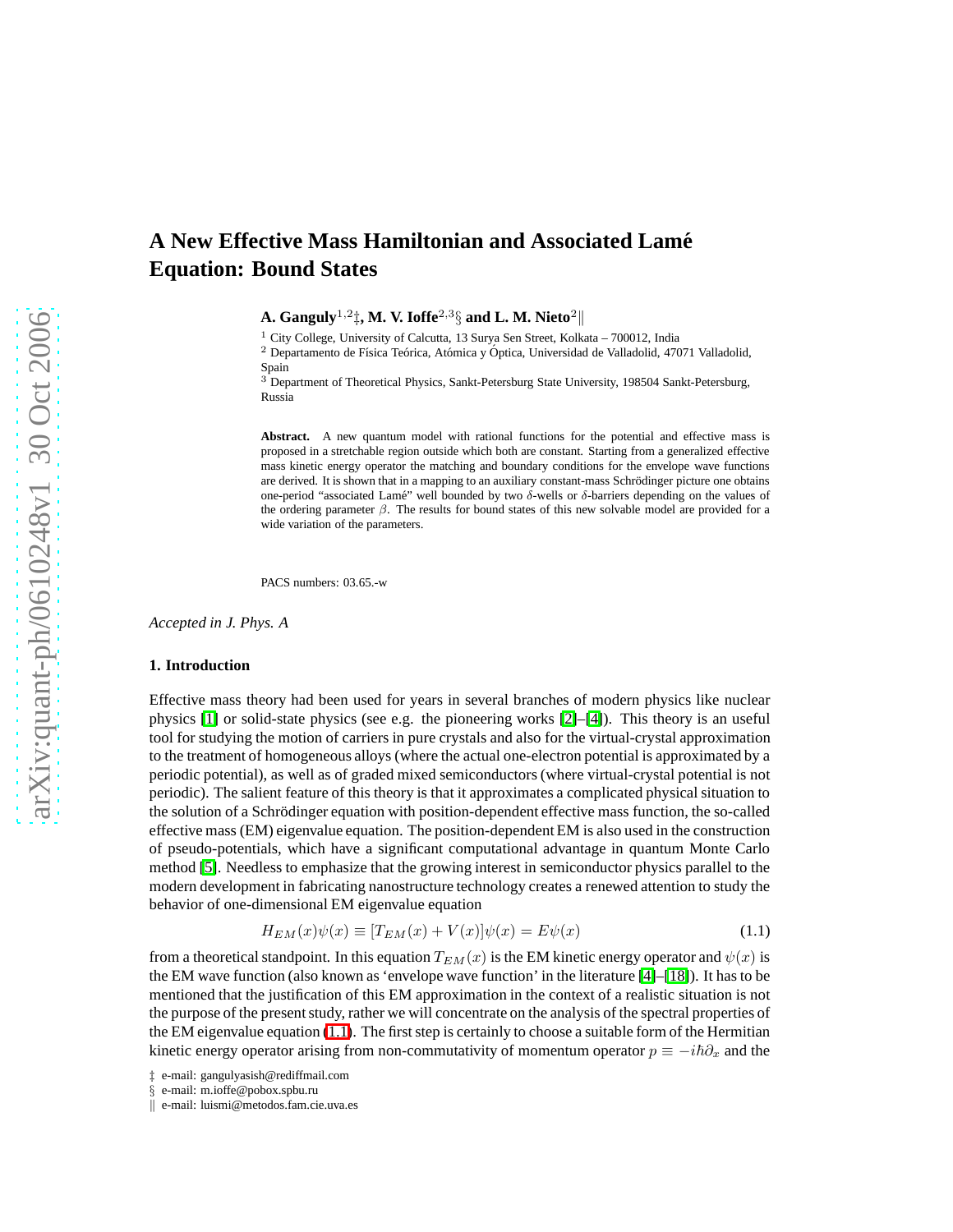<span id="page-1-0"></span>effective mass operator  $m(x)$ . Different forms had been proposed in the literature, most of which may be written as a special class of the general two-parameter family proposed in Ref. [\[9\]](#page-19-5)

$$
T_{EM}(x) = \frac{1}{4} \left( m^{\alpha} p m^{\beta} p m^{\gamma} + m^{\gamma} p m^{\beta} p m^{\alpha} \right)
$$
 (1.2)

with the constraint  $\alpha + \beta + \gamma = -1$  over the ordering parameters.

Considerable efforts were made to remove the non-uniqueness of the kinetic energy operator [\(1.2\)](#page-1-0) or, in other words, to fix the values of the ordering parameters  $\alpha, \beta, \gamma$ . In [\[19\]](#page-19-6) a step potential and a step mass were considered and it was shown that  $\alpha = \gamma$  is the only physical choice for an abrupt heterojunction. Later in an attempt to fix  $\beta$ , two different conclusions were drawn, namely  $\beta = 0$  for a one-dimensional model [\[20\]](#page-19-7) and  $\beta = -1$  for a three-dimensional model [\[21\]](#page-19-8). On the other hand, in a series of works [\[14,](#page-19-9) [22,](#page-19-10) [23\]](#page-19-11), the authors concluded that  $\alpha = \gamma = 0, \beta = -1$  for an abrupt heterojunction. Among these works, Ref. [\[23\]](#page-19-11) deserves to be mentioned separately because it presented the first example of a continuous function  $m(x)$ across the heterojunction. A new kind of kinetic energy operator was proposed [\[15\]](#page-19-12) for strained heterostructure, which is not included in [\(1.2\)](#page-1-0), in general, for position-dependent lattice constant. It should be mentioned that the choice  $\alpha = \gamma = 0, \beta = -1$  gives rise to the kinetic energy operator  $T_{EM} = p(1/2m)p$ , which was first proposed in Ref. [\[6\]](#page-19-13). Choosing the same operator some interesting pedagogical models were considered [\[17,](#page-19-14) [24\]](#page-19-15) to show the qualitative differences in quantum mecanical observables (e.g. reflection and transmission coefficient, band-structure, etc.) between EM and constant-mass case. Many other forms of kinetic energy operator had also been proposed, e.g.,  $\alpha = -1$ ,  $\beta = 0$ , and  $\gamma = 0$  which gives from [\(1.2\)](#page-1-0)  $T_{EM} = (1/4m)p^2 + p^2(1/4m)$ [\[25\]](#page-19-16);  $\alpha = \gamma = -1/2$ ,  $\beta = 0$  which yields  $T_{EM} = (1/2\sqrt{m})p^2(1/2\sqrt{m})$  [\[26\]](#page-19-17), etc. A different variation was derived, via path-integral formalism [\[27\]](#page-19-18), which comes from [\(1.2\)](#page-1-0) for the following values:  $\alpha = (-\sqrt{2} + i)/3\sqrt{2}, \beta = -1/3, \gamma = \alpha^*$ . It is therefore clear that no universal choice for the ordering parameters exists in the literature of EM theory.

In recent times several authors [28–50] either started from a preferred ad-hoc choice for  $\alpha$ ,  $\beta$ ,  $\gamma$ or kept them arbitrary. In both cases attention had been paid to solvability for various smooth functional forms of  $V(x)$  and  $m(x)$  by employing the existing tools like supersymmetry [29, 30, 34, 35, 40, 44–48], Lie-algebraic approach [\[32,](#page-19-19) [33,](#page-19-20) [35,](#page-19-21) [39\]](#page-19-22), shape-invariance [\[43,](#page-20-0) [46\]](#page-20-1), etc. The connection between solvability and the ordering parameters in equations [\(1.1\)](#page-0-0) and [\(1.2\)](#page-1-0) was discussed in Ref. [\[31\]](#page-19-23). On the full line, smooth functions (in the sense that  $m'$  and  $m''$  are also continuous) were chosen for the first time in [\[28\]](#page-19-24), where the authors however concluded again that  $\alpha = \gamma = 0, \beta = -1$  by comparing their results with a limiting case where the potential and mass become abrupt. It may be mentioned that in several works [33–35] mass function was kept arbitrary and thus the solutions provided there were only formal. On the contrary, in most cases where smooth functional forms were chosen for  $m(x)$ , we notice that  $m(x) \to 0$  as  $|x| \to \infty$ . One possible way of eliminating this nonphysical situation is to consider the variation of the mass in a finite region (being constant outside), which is also natural on realistic ground. Of course, this correction will force us to obtain correct matching conditions for the model.

Quite justifiably we will use the generic kinetic energy operator [\(1.2\)](#page-1-0) without imposing any additional constraint over the ordering parameters. One of the purpose of our present work is to show that a sensible quantum situation could be modelled by a continuous functional form for  $V(x)$ and  $m(x)$ , which are free from the above mentioned defect of vanishing mass at infinity. A new combination of rational forms will be chosen for both functions inside a region, but outside they will be considered to be constant, that is to say, our EM Hamiltonian is asymptotically equivalent to conventional constant-mass Hamiltonian. Our other purpose is to study the properties of bound states of this model and to compare the results with the constant-mass problem. The precise model chosen in the present work for  $m(x)$  and for the potential is motivated by the following property: it allows the transformation to the auxiliary spectral problem of a conventional (constant mass) Schrödinger equation, which is solvable. In this sense this variable mass problem can also be characterized as solvable.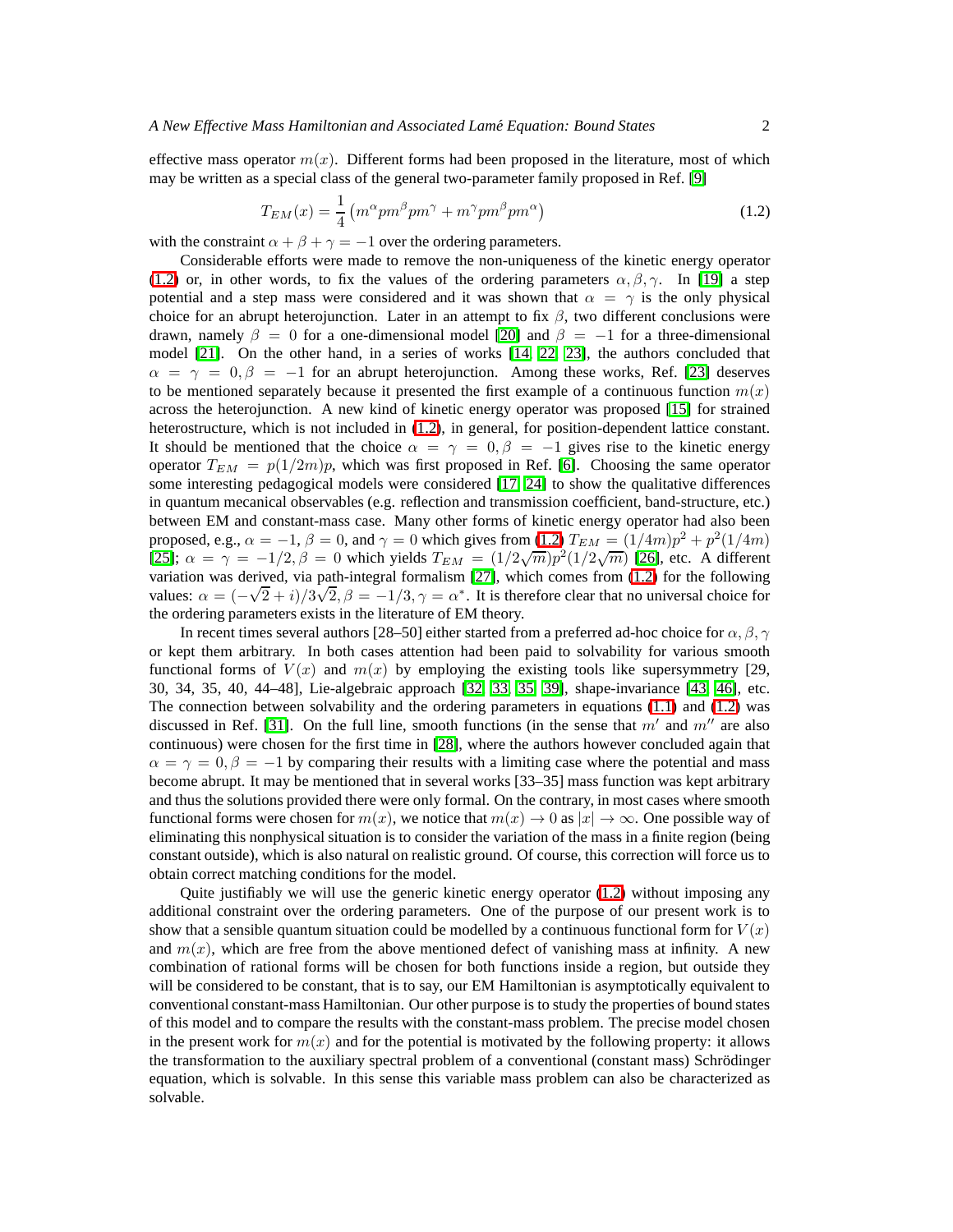

<span id="page-2-0"></span> $(-x_0, x_0)$ , and outside of this interval both are constant.

The structure of the paper is as follows. In Sec. 2 we will introduce our model and derive the appropriate matching conditions. Applying these conditions the equation for the energies of the bound-states will be obtained (the details of some of the issues dealt in this section will be provided in the [Appendix A,](#page-17-0) for readers' convenience). In Sec. 3, we will map the whole problem in an auxiliary constant-mass Schrödinger picture and obtain the correct physical range of bound-state energies of our EM potential. A limiting case will be considered in Sec. 4, where the potential becomes the well-known harmonic oscillator. In Sec. 5, we will solve numerically the transcendental energy equation for bound states and examine the spectral properties for a wide range of the parameters. Some characteristic differences from the constant-mass case will be noted here. Sec. 6 will contain a description of some interesting features of bound-state wave functions, obtained by the analysis of the numerical results of the previous section. Finally, we will end with our conclusion in Sec. 7.

### **2. A model Hamiltonian and the energy equation**

## *2.1. The model*

<span id="page-2-1"></span>To start with, we will introduce a hypothetical sample shown in Fig. [1,](#page-2-0) consisting of two materials which produces a variation of mass in a stretchable region  $(-x_0, x_0)$ . We are interested in this exposition to study the bound states of a particle in the presence of a local potential  $V(x)$ 

$$
V(x) = \begin{cases} f_V(x), & |x| \le x_0, \\ f_V(x_0) \equiv V_0 = \text{constant}, & |x| > x_0 \end{cases}
$$
 (2.1)

where the function  $f_V(x)$  is chosen to be

$$
f_V(x) = \frac{Ak^2}{1+x^2} + \frac{Bk^2}{1+k'^2x^2} + Ck'^2x^2 + D.
$$
 (2.2)

The potential function depends on three classes of parameters : i) the ordering parameters  $\alpha, \beta, \gamma \in \mathbb{R}$  of the kinetic term [\(1.2\)](#page-1-0), such that  $\alpha + \beta + \gamma = -1$ , ii) the elliptic modulus parameter  $k^2 \in (0,1)$  or the complementary modulus  $k'^2 = 1 - k^2$ , and iii) the "Lamé parameters"  $\mu, \nu \in \mathbb{N}$ (this terminology will be explained shortly). The four constants  $A, B, C, D$  are expressed in terms of these parameters as

$$
A = 4(1 + \beta - \eta) - (\mu + \frac{1}{2})^2, \quad B = (\nu + \frac{1}{2})^2 - 4(1 + \beta - \eta),
$$
  
\n
$$
C = 2[8\eta - 5\beta - 6] - 2, \qquad D = (1 + \beta)(3k^2 + 2) - 4\eta k^2 + \frac{k^2}{4} - 1.
$$
\n(2.3)

In the above expressions the quantity  $\eta$  stands for  $\eta = 1 + \beta + \alpha(\alpha + \beta + 1)$ . The point  $x_0$  depends on k by  $x_0 = 1/\sqrt{k'}$  and the mass function is given by

$$
m(x) = \begin{cases} f_m(x), & |x| \le x_0, \\ f_m(x_0) \equiv m_0 = \text{constant}, & |x| > x_0 \end{cases}
$$
 (2.4)

<span id="page-2-2"></span>where

$$
f_m(x) = \left[ (1+x^2)(1+k'^2x^2) \right]^{-1}.
$$
\n(2.5)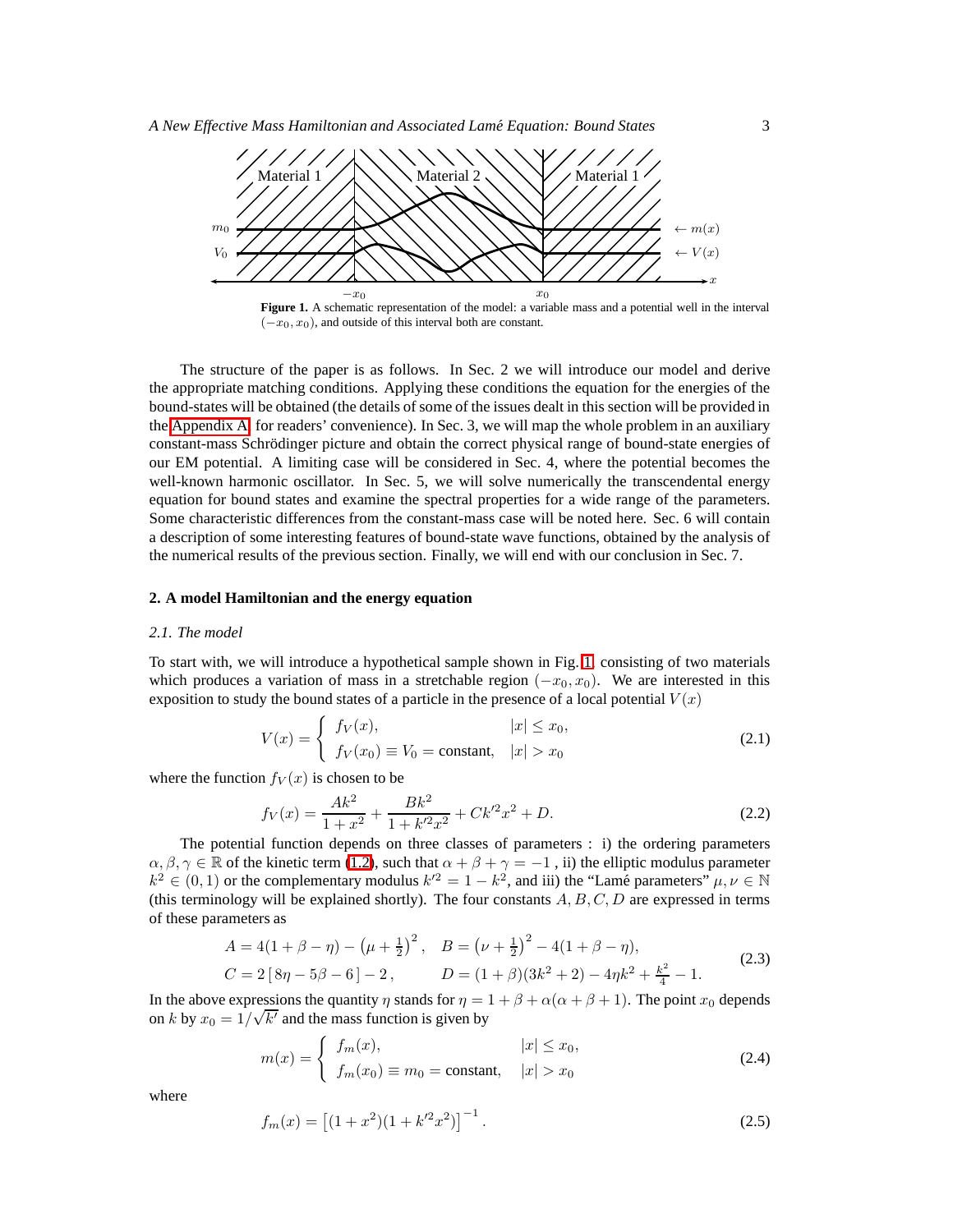### *A New Effective Mass Hamiltonian and Associated Lame Equation: Bound States ´* 4

It should be stressed that the choice of this particular model is made because it not only provides a continuous mass-function with physically reasonable non-vanishing limit at infinity, but also leads to well-known associated Lamé equation, as we shall show subsequently. Thus, our task now is to solve the eigenvalue equation  $(1.1)$  for the general kinetic energy operator  $(1.2)$  with the potential  $V(x)$  and mass  $m(x)$  given by [\(2.1\)](#page-2-1)–[\(2.5\)](#page-2-2). Choosing for our convenience the scale  $\hbar^2 = 2$ , this equation may be written as

<span id="page-3-0"></span>
$$
\psi''(x) - \frac{m'}{m}\psi'(x) + \left[m\{E - V(x)\} - \frac{1+\beta}{2}\frac{m''}{m} + \eta\left(\frac{m'}{m}\right)^2\right]\psi(x) = 0,\tag{2.6}
$$

where throughout this article prime and dot will denote derivatives with respect to  $x$  and  $z$ , respectively.

### <span id="page-3-4"></span>*2.2. Matching conditions*

To derive the correct matching and boundary conditions for the envelope wave function  $\psi(x)$ , we notice that the presence of  $m''/m$  in [\(2.6\)](#page-3-0) produces a  $\delta$ -discontinuity at the two junctions  $x = \pm x_0$ . Thus,  $\psi'$  must have a definite jump at these junctions to balance these singularities in the EM eigenvalue equation [\(2.6\)](#page-3-0). To calculate precisely these jumps, we will express  $m(x)$  and  $V(x)$  in terms of the Heaviside Θ-function

$$
\Theta(x) = \begin{cases} 1, & x > 0, \\ 1/2, & x = 0, \\ 0, & x < 0, \end{cases} \qquad [\Theta'(x) = \delta(x)] \tag{2.7}
$$

as

$$
m(x) = m_0 \,\Xi(x) + f_m(x) \left[1 - \Xi(x)\right], \qquad V(x) = V_0 \,\Xi(x) + f_V(x) \left[1 - \Xi(x)\right], \tag{2.8}
$$

where

$$
\Xi(x) = \Theta(-x_+) + \Theta(x_-), \quad x_{\pm} = x \pm x_0. \tag{2.9}
$$

It may be noticed at once that, due to cancellation effect,  $m'$  will not contain  $\delta$ -discontinuity. Thus, we get

$$
m'(x) = f'_m(x) [1 - \Xi(x)], \qquad m''(x) = f''_m(x) [1 - \Xi(x)] - f'_m(x) \Xi'(x). \tag{2.10}
$$

<span id="page-3-2"></span>It is obvious that the first order derivative term in [\(2.6\)](#page-3-0) could be eliminated by introducing the transformed function

$$
\phi(x) = \psi(x) / \sqrt{m(x)} \,. \tag{2.11}
$$

<span id="page-3-1"></span>The EM eigenvalue equation [\(2.6\)](#page-3-0) reduces to

$$
\phi''(x) = \left[ m\{V(x) - E\} + \frac{\beta m''}{2 m} + \left(\frac{3}{4} - \eta\right) \left(\frac{m'}{m}\right)^2 \right] \phi(x).
$$
 (2.12)

<span id="page-3-3"></span>Integration of equation [\(2.12\)](#page-3-1) with respect to x in the interval  $[x_0 - \epsilon, x_0 + \epsilon]$  yields

$$
\phi'(x)\Big|_{x_0-\epsilon}^{x_0+\epsilon} = \int_{x_0-\epsilon}^{x_0} \left[ f_m\{f_V - E\} + \frac{\beta}{2} \frac{f''_m}{f_m} + \left(\frac{3}{4} - \eta\right) \left(\frac{f'_m}{f_m}\right)^2 \right] \phi(x) + m_0(V_0 - E) \int_{x_0}^{x_0+\epsilon} \phi(x) dx - \frac{\beta}{2} \int_{x_0-\epsilon}^{x_0+\epsilon} \frac{f'_m}{f_m} \delta(x_-) \phi(x) dx.
$$
 (2.13)

Let us notice that for our model the wave function  $\psi(x)$  must be continuous. on the full line, for otherwise  $\psi''(x)$  would have stronger singularity than that from the term  $m''$  in equation [\(2.6\)](#page-3-0). It then

The case of discontinuity in both  $V(x)$  and  $m(x)$  (e.g. potential-mass step [\[19\]](#page-19-6) or a quantum well with mass mismatch) corresponds to discontinuity of  $\psi(x)$  [\[51\]](#page-20-2).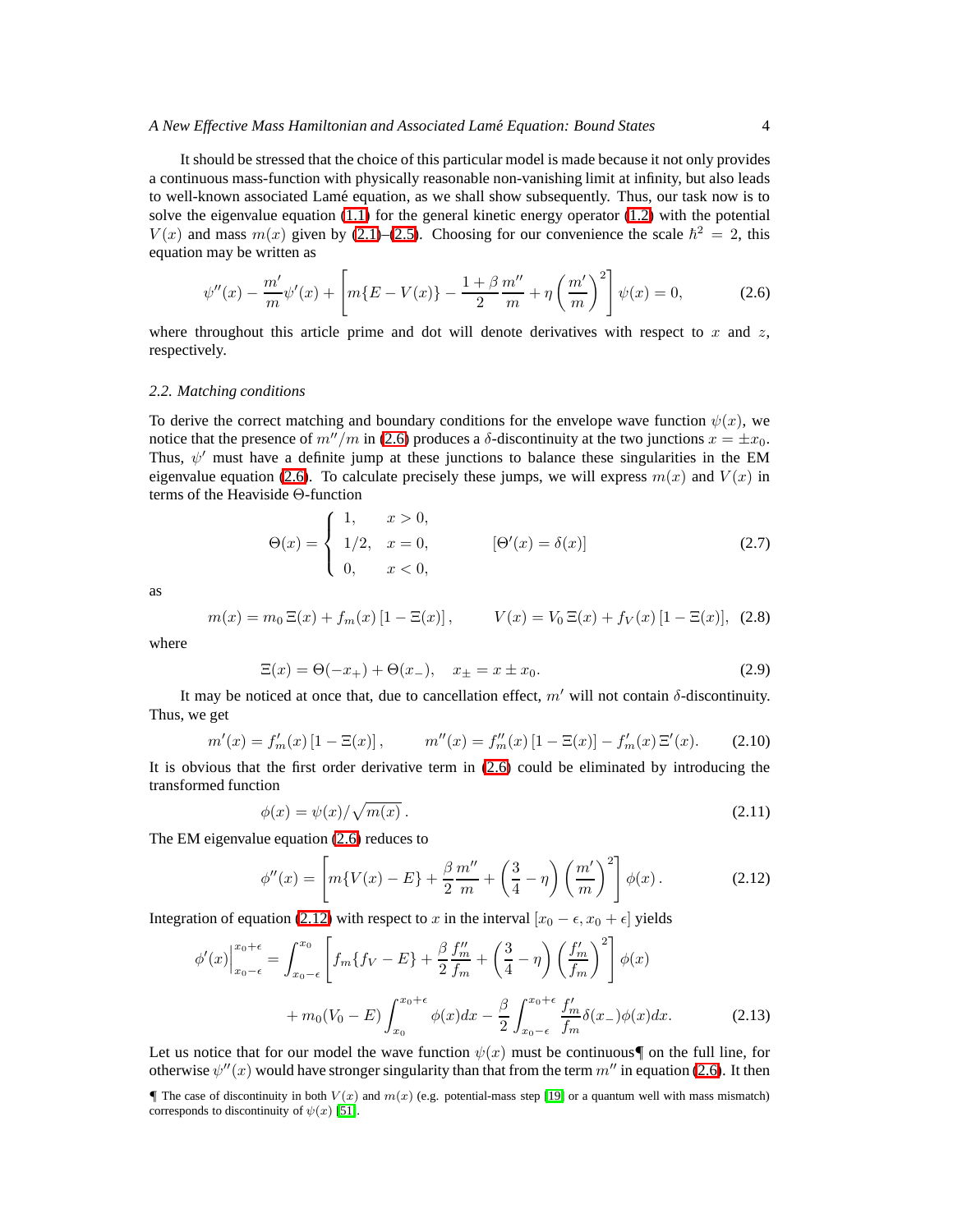follows from [\(2.11\)](#page-3-2) that  $\phi(x)$  is a continuous function. Hence all integrands in [\(2.13\)](#page-3-3) are continuous except the last term. Thus letting  $\epsilon \to 0$ , we will obtain the jump at  $x = x_0$ :

$$
\Delta \phi'|_{x=x_0} = -\frac{\beta}{2} \frac{f'_m(x_0)}{f_m(x_0)} \phi(x_0). \tag{2.14}
$$

Proceeding similarly for the other junction  $x = -x_0$ :

$$
\Delta \phi'|_{x=-x_0} = \frac{\beta}{2} \frac{f'_m(-x_0)}{f_m(-x_0)} \phi(-x_0). \tag{2.15}
$$

<span id="page-4-5"></span>We thus derive the following conditions for the envelope wave function  $\psi$  and its derivative

a) 
$$
\psi(x)
$$
 is continuous,

$$
\text{b)} \ \triangle \left(\frac{\psi}{\sqrt{m}}\right)' \bigg|_{x=\pm x_0} = \mp \frac{\beta}{2} \frac{f'_m(\pm x_0)}{f_m(\pm x_0)} \frac{\psi(\pm x_0)}{\sqrt{m(\pm x_0)}},\tag{2.16}
$$

<span id="page-4-6"></span>and for the bound state wave functions

c) 
$$
\int_{-\infty}^{\infty} |\psi_n(x)|^2 dx = 1, \quad \text{(normalizability)}.
$$
 (2.17)

### *2.3. Expressions for wave functions*

<span id="page-4-1"></span>The EM eigenvalue equation [\(2.12\)](#page-3-1) takes the following form in the three regions

$$
\phi''(x) = \begin{cases} \kappa^2 \phi(x), & |x| > x_0 \\ \left[ f_m(x) \left\{ f_V(x) - E \right\} + \frac{\beta}{2} \frac{m''}{m} + \left( \frac{3}{4} - \eta \right) \left( \frac{m'}{m} \right)^2 \right] \phi(x), & |x| < x_0, \end{cases}
$$
(2.18)

<span id="page-4-0"></span>in which we have used the abbreviation

$$
\kappa^2 = m_0 (V_0 - E). \tag{2.19}
$$

<span id="page-4-4"></span>In this exposition we are primarily interested in bound states and thus the quantity  $\kappa$  in [\(2.19\)](#page-4-0) will be always real and nonzero. The scattering states for which  $E \ge V_0$  will be discussed at length elsewhere. The acceptable solutions of [\(2.18\)](#page-4-1) for  $|x| > x_0$  are

$$
\phi(x) = \begin{cases} \mathcal{N}^- e^{\kappa x}, & x < -x_0 \\ \mathcal{N}^+ e^{-\kappa x}, & x > x_0, \end{cases}
$$
\n(2.20)

where  $\kappa$  is taken as positive square root of [\(2.19\)](#page-4-0) and the constants  $\mathcal{N}^{\pm}$  have to be determined from the conditions  $a$ )–c). In the intermediate region the reformulation of equation [\(2.18\)](#page-4-1) is useful to solve the spectral problem. The crucial observation is that this equation may be transformed into the well-known associated Lamé equation [52–57]

$$
\ddot{\chi}(z) - k^2 \left[ \mu(\mu + 1) \operatorname{sn}^2 z + \nu(\nu + 1) \frac{\operatorname{cn}^2 z}{\operatorname{dn}^2 z} - \frac{E}{k^2} \right] \chi(z) = 0 \tag{2.21}
$$

<span id="page-4-3"></span><span id="page-4-2"></span>by means of the following changes of variables

$$
x(z) = \text{sn}z/\text{cn}z, \qquad \chi(z) = [f_m(x(z))]^{1/4} \phi(x(z)). \tag{2.22}
$$

In the above equations sn $z \equiv \text{sn}(z, k)$ , cn $z \equiv \text{cn}(z, k)$  and dn $z \equiv \text{dn}(z, k)$  are three Jacobian elliptic functions of real modulus k. Since the parameters  $\mu$ ,  $\nu$  enter in the associated Lamé potential [\(2.21\)](#page-4-2), we will reserve the terminology "Lamé parameters" for them. Note that the equation [\(2.21\)](#page-4-2) is of period K or 2K according as  $\mu = \nu$  or  $\mu \neq \nu$ , where  $K(k) = \int_0^{\pi/2} d\tau / \sqrt{1 - k^2 \sin^2 \tau}$  is the complete elliptic integral of second kind. The Lamé parameters can be chosen as any integral pair, but for simplicity we will choose  $\mu = \nu = 1$ . In this context it may be emphasized that the associated Lamé equation [\(2.21\)](#page-4-2) for  $\mu = \nu$  can be mapped via coordinate transformation  $\tilde{z} = (1 + k')z$ to ordinary Lamé equation with a different modulus parameter  $\tilde{k} = (1 - k')/(1 + k')$  and the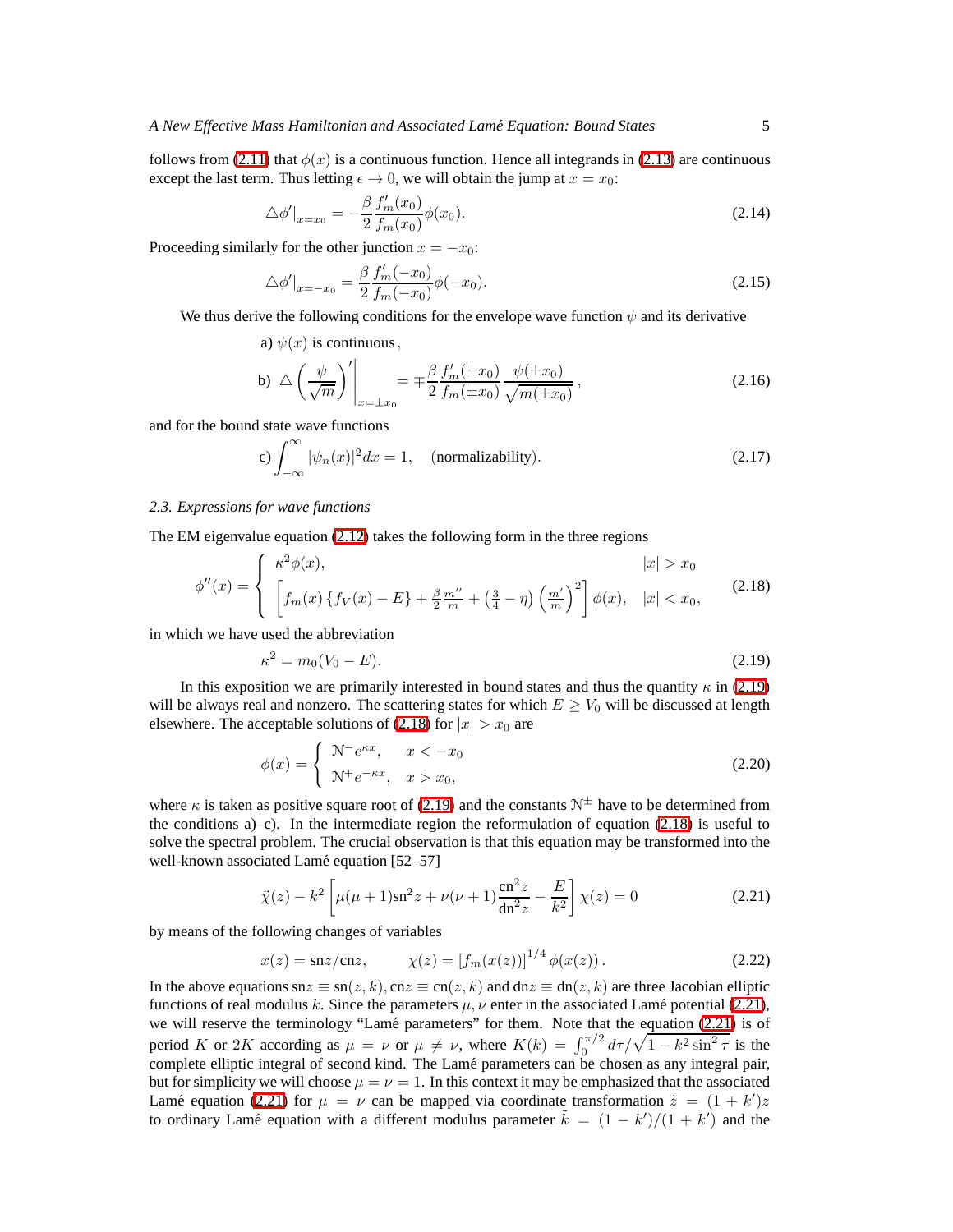energy variable  $\tilde{E} = -\mu(\mu + 1)\tilde{k} + E/(1 + k')^2$  through the use of the relation sn( $\tilde{z}, \tilde{k}$ ) =  $(1 + k')\text{sn}(z, k)\text{cn}(z, k)/\text{dn}(z, k)$ . However in our auxiliary variable z, equation [\(2.21\)](#page-4-2) represents associated Lamé equation, and for  $\mu = \nu$  it becomes K-periodic. This means that we are going to consider this equation in a single period  $(-K/2, K/2)$ .

At this stage it is worth mentioning that the region  $(-x_0, x_0)$  of material 2 must be so chosen that it may be stretched as large as we please, but it will be always finite (it must be surrounded by material 1). On the other hand, it can not be shrunk to a point due to the presence of material 2 (see Fig. [1\)](#page-2-0). For this reason we need to exclude the points  $z = \pm K$  from the domain of equation [\(2.21\)](#page-4-2), as it can be easily verified from the transformation [\(2.22\)](#page-4-3) that these points lead to  $x = \pm \infty$ . For definiteness we have chosen the interval  $z \in (-K/2, K/2)$  which just corresponds to  $x \in (-x_0, x_0)$ where  $x_0 = 1/\sqrt{k'}$ . Let us remark about two well-known limits  $k \to 1$  and 0, which are usually considered for elliptic functions. Note that as  $k \to 1$ , the complementary modulus  $k' \to 0$  and consequently  $x_0$  goes to infinity. Thus  $k \to 1$  limit is not allowed in our model. But the other limit  $k \to 0$  may be considered as it allows the shrinking of the region ( $-x_0, x_0$ ) up to a finite interval  $(-1, 1)$ . The general solutions of equation [\(2.21\)](#page-4-2) for arbitrary energy E, which we need, was obtained only recently in Ref [\[57,](#page-20-3) [58\]](#page-20-4). Here we will not describe the method of obtaining these solutions, but for readers' convenience, we have included a self-contained brief introduction about elliptic functions in [Appendix A.](#page-17-0) The two linearly independent solutions<sup>+</sup> of  $(2.21)$  are (for three exceptional cases see below)

<span id="page-5-1"></span>
$$
\chi_{1,2}(z) = \frac{\prod_{i=1}^{2} \sigma(z - iK' \pm a_i)}{\sigma(z - iK' + \omega_1)\sigma(z - iK')} \exp\left[(z - iK')\{\zeta(\omega_1) \mp \zeta(a_1) \mp \zeta(a_2)\}\right], \quad (2.23)
$$

<span id="page-5-0"></span>where  $a_i(E)$  are to be determined from the equation  $\wp(a_i) = c_i$ ,  $c_i$  being zeros of the following quadratic equation (see Eqs.  $(4)$ – $(5)$  in Ref [\[57\]](#page-20-3))

$$
c2 + (E - 4 + e1)c + (3e1 - e2 - 2e1e3 - e1E) = 0.
$$
 (2.24)

Here,  $e_i$  are always real  $(e_1 > e_2 > e_3)$  defined by  $\wp(\omega_i) = e_i$ ;  $\omega_1$  and  $\omega_3$  are half-periods of Weierstrass elliptic function  $\wp(z)$  (see [Appendix A](#page-17-0) for more details). For the numerical convenience, here we have chosen the scale  $e_1 - e_3 = 1$  so that  $\omega_1 = K$ ,  $\omega_3 = iK'$ ,  $\omega_2 = \omega_1 + \omega_3$ ,  $K'(k) =$  $K(k')$ . Thus, the solution in the intermediate region takes the form

$$
\chi(z) = d_1 \chi_1(z) + d_2 \chi_2(z). \tag{2.25}
$$

The constants  $d_1, d_2$  have to be fixed from the conditions a)–c). Before proceeding to do that, we would like to point out that for special values of  $E = E^{(j)}$ ,  $j = 0, 1, 2$  both solutions  $\chi_1(z)$  and  $\chi_2(z)$  become identical and coincide to periodic (or anti-periodic) band-edge solutions  $\chi^{(j)}$ . The explicit expressions for these solutions [\[53\]](#page-20-5) and corresponding values of  $a_i$  in [\(2.24\)](#page-5-0) are

<span id="page-5-2"></span>
$$
\chi^{(0)} = \text{dn}z + k'/\text{dn}z, \quad E^{(0)} = 2 + k^2 - 2k', \quad a_1 = -a_2 = \omega_1/2,
$$
\n
$$
\chi^{(1)} = \text{dn}z - k'/\text{dn}z, \quad E^{(1)} = 2 + k^2 + 2k', \quad a_1 = -a_2 = -\omega_3 + \omega_1/2,
$$
\n
$$
\chi^{(2)} = \text{sn}z \,\text{cn}z/\text{dn}z, \quad E^{(2)} = 4, \quad a_1 = \omega_3, \quad a_2 = \omega_2.
$$
\n(2.26)

<span id="page-5-3"></span>Thus, for  $E = E^{(j)}$  the two linearly independent solutions of associated Lamé equation [\(2.21\)](#page-4-2) may be given as

$$
\chi_1(z) = \chi^{(j)}(z), \quad \chi_2(z) = \chi_1(z) \int^z \frac{d\tau}{[\chi_1(\tau)]^2}.
$$
 (2.27)

It should be emphasized that in our model the situation is different from that of periodic associated Lamé equation  $[53, 55]$  $[53, 55]$  because the equation  $(2.21)$  is considered in only one period  $(-K/2, K/2)$ . We will show later that the discrete energy levels of our EM Hamiltonian lie inside the allowed bands of constant-mass periodic associated Lamé Hamiltonian, and corresponding wave functions  $\psi(x)$  are obtained from [\(2.20\)](#page-4-4) and [\(2.23\)](#page-5-1).

<sup>&</sup>lt;sup>+</sup> The notations for the Lamé parameters  $\mu$ ,  $\nu$  in Ref. [\[57,](#page-20-3) [58\]](#page-20-4) are  $m$ ,  $\ell$ .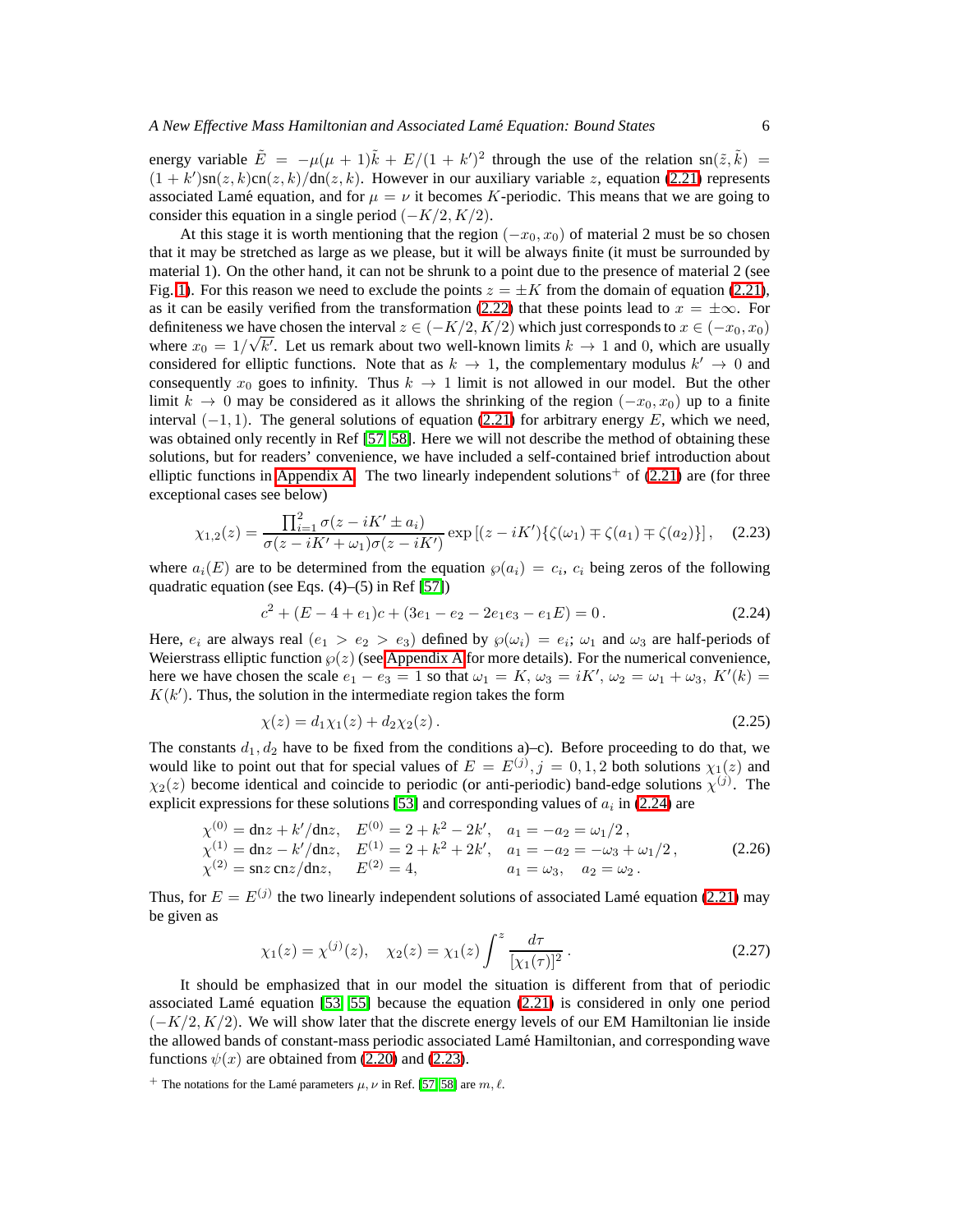### *2.4. Energy equation for bound states*

<span id="page-6-0"></span>The continuity condition and slope-discontinuity requirement [\(2.16\)](#page-4-5) can be expressed in a single pair of equations

$$
\mathcal{N}^{\pm} m_0^{\frac{1}{4}} e^{-\kappa/\sqrt{k'}} = d_1 \chi_1^{\pm} + d_2 \chi_2^{\pm},\tag{2.28}
$$

<span id="page-6-1"></span>
$$
\mathcal{N}^{\pm}(\beta\sqrt{k'}+\kappa)e^{-\kappa/\sqrt{k'}}=d_1(\mp m_0^{\frac{1}{4}}\dot{\chi}_1^{\pm}-\frac{\sqrt{k'}}{2}m_0^{-\frac{1}{4}}\chi_1^{\pm})+d_2(\mp m_0^{\frac{1}{4}}\dot{\chi}_2^{\pm}-\frac{\sqrt{k'}}{2}m_0^{-\frac{1}{4}}\chi_2^{\pm})
$$
(2.29)

where we have used the abbreviations

$$
\chi_i^{\pm} = \chi_i(\pm K/2), \quad \dot{\chi}_i^{\pm} = \dot{\chi}_i(\pm K/2), \quad i = 1, 2. \tag{2.30}
$$

Eliminating  $N^{\pm}$  from [\(2.28\)](#page-6-0)–[\(2.29\)](#page-6-1), we obtain a homogeneous linear system for  $d_1, d_2$ 

$$
d_1[2m_0^{1/4}\dot{\chi}_1^+ + m_0^{-1/4} \mathcal{B} \chi_1^+] + d_2[2m_0^{1/4}\dot{\chi}_2^+ + m_0^{-1/4} \mathcal{B} \chi_2^+] = 0,
$$
  

$$
d_1[2m_0^{1/4}\dot{\chi}_1^- - m_0^{-1/4} \mathcal{B} \chi_1^-] + d_2[2m_0^{1/4}\dot{\chi}_2^- - m_0^{-1/4} \mathcal{B} \chi_2^-] = 0,
$$

<span id="page-6-5"></span>where the quantity **B** reads

$$
\mathcal{B} = (2\beta + 1)\sqrt{k'} + 2\kappa. \tag{2.31}
$$

<span id="page-6-2"></span>Demanding for non-trivial solutions of  $d_1, d_2$  from the previous system of equations, we have obtained our energy equation in the following form

$$
4m_0(T_2^- - T_2^+) + 2\sqrt{m_0} \mathcal{B}(\dot{T}_1^- + \dot{T}_-^+) + \mathcal{B}^2(T_1^+ - T_1^-) = 0,\tag{2.32}
$$

<span id="page-6-6"></span>where

$$
T_1^{\pm} = \chi_1^{\pm} \chi_2^{\mp}; \quad \dot{T}_1^{\pm} = \dot{\chi}_1^{\pm} \chi_2^{\mp} - \chi_1^{\pm} \dot{\chi}_2^{\mp}; \quad T_2^{\pm} = \dot{\chi}_1^{\pm} \dot{\chi}_2^{\mp}.
$$
 (2.33)

In particular for  $E \neq E^{(j)}$ ,  $j = 0, 1, 2$ , the energy equation [\(2.32\)](#page-6-2) may be further simplified by inserting the expressions for  $\dot{\chi}^{\pm}$  from equation [\(2.23\)](#page-5-1) (see [Appendix A\)](#page-17-0) and then the energy equation reduces to the form

<span id="page-6-3"></span>
$$
\[4m_0A_-^2 - 4\mathcal{B}\sqrt{m_0}A_- + \mathcal{B}^2\]T_1^- - \[4m_0A_+^2 + 4\mathcal{B}\sqrt{m_0}A_+ + \mathcal{B}^2\]T_1^+ = 0,\tag{2.34}
$$

<span id="page-6-4"></span>where  $A_{\pm}$  are given by

$$
A_{\pm} = \pm \frac{1}{2} \left[ \sum_{i=1}^{2} \frac{\dot{\wp} \left( \frac{\omega_1}{2} + \omega_3 \right) \mp \dot{\wp}(a_i)}{\wp \left( \frac{\omega_1}{2} + \omega_3 \right) - \wp(a_i)} - \frac{\dot{\wp} \left( \frac{\omega_1}{2} + \omega_3 \right)}{\wp \left( \frac{\omega_1}{2} + \omega_3 \right) - e_1} \right]
$$
(2.35)

Hence, similar to the well-known textbook example of the finite square well potential, we have to deal with the transcendental energy equations [\(2.32\)](#page-6-2) and [\(2.34\)](#page-6-3). It is clear from the structure of equation [\(2.34\)](#page-6-3) that for  $T_1^- = T_1^+$ , some roots will be given by the equation  $A_- - A_+ = 0$ . But one may notice from [\(2.35\)](#page-6-4) that this equation will be true if and only if  $\sum \wp(a_i) = 0$ . The latter condition is, however satisfied only for band-edge energies  $E = E^{(j)}$ , mentioned in the equation [\(2.26\)](#page-5-2). This clearly implies that the roots  $E = E^{(j)}$  of [\(2.34\)](#page-6-3) have to be discarded, because for these values the correct energy equation is [\(2.32\)](#page-6-2), where  $\chi_i$ s are given by [\(2.26\)](#page-5-2) and [\(2.27\)](#page-5-3). It may be mentioned that we have checked numerically for different values of the potential parameters that the energy equation [\(2.32\)](#page-6-2) is not satisfied for  $E = E^{(j)}$ . This means that for those cases the band-edge energies of periodic associated Lam´e Hamiltonian are not roots of the energy equation for bound states of our EM Hamiltonian. Thus, we will solve numerically the equation  $(2.34)$  for E, and the roots, if they exist, may lie in principle inside the allowed and forbidden bands. However, the numerical results could be well-handled if we have, a priori, some analytical insight from the theory. To achieve this insight we have to fall back upon the auxiliary constant-mass Schrödinger equation of which we know very well the structure of the spectrum. In the next section, we will obtain an image of our EM model in this conventional Schrödinger language.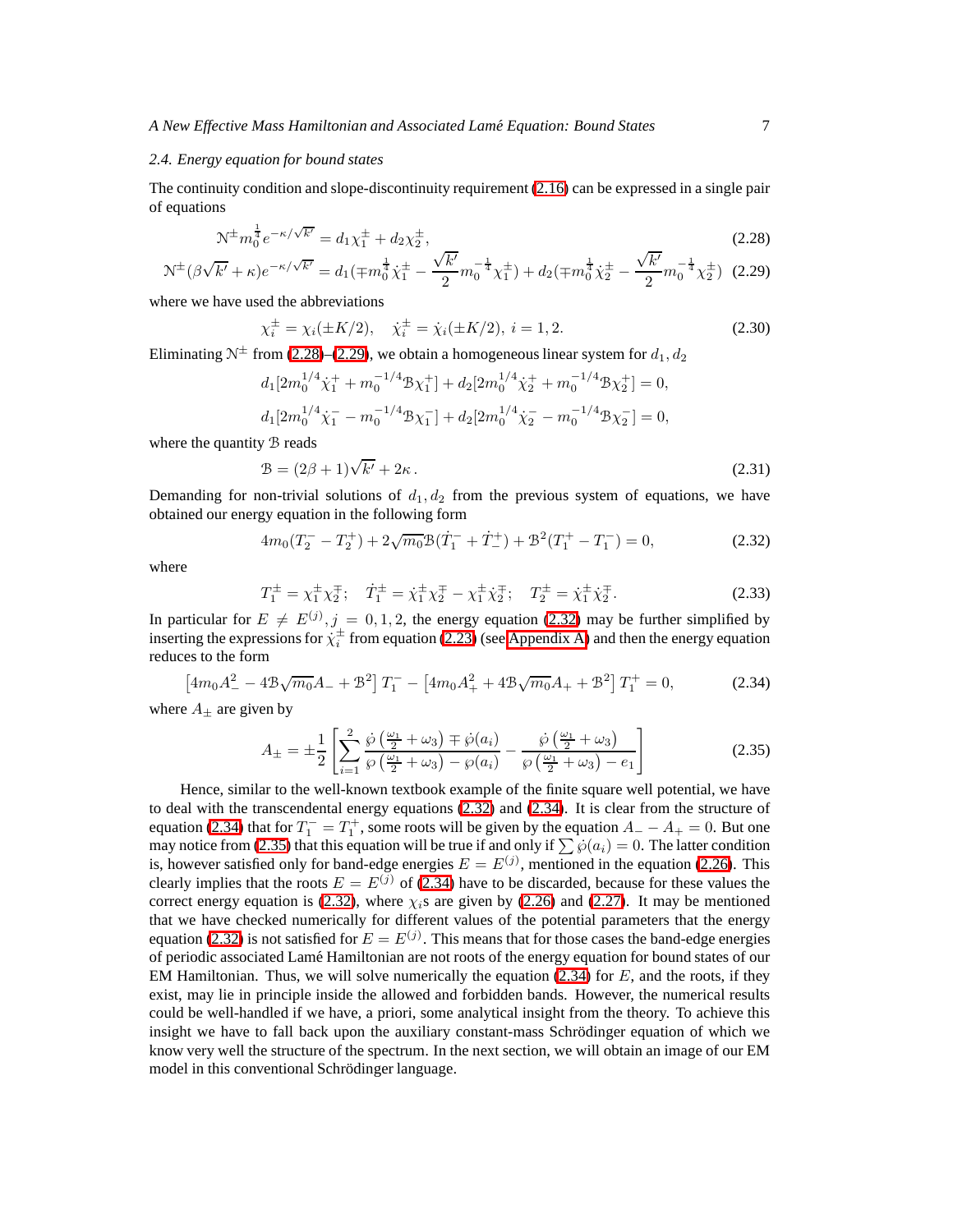### <span id="page-7-3"></span>*A New Effective Mass Hamiltonian and Associated Lame Equation: Bound States ´* 8

#### **3. Auxiliary constant-mass equation**

<span id="page-7-0"></span>Our purpose is to extend  $(2.21)$  onto the whole  $z$ -axis in the form

$$
-\ddot{\chi}(z) + \ddot{V}(z)\chi(z) = E\chi(z),\tag{3.1}
$$

which can be viewed as a constant-mass Schrödinger equation for a single particle of unit mass (according to our chosen scale  $\hbar^2 = 2$ ). Of course, equation [\(3.1\)](#page-7-0) plays the role of auxiliary equation, and our aim is to extract general information about its spectral properties, which could be used as a guide in our numerical procedure for physical model [\(1.1\)](#page-0-0). The observation here is that this can be achieved by extending the transformations  $(2.22)$  to the entire *z*-axis

$$
z = \int^{x} \sqrt{m(\tau)} d\tau, \qquad \chi(z) = [m(x(z))]^{-1/4} \psi(x(z)). \tag{3.2}
$$

<span id="page-7-1"></span>But there are two subtle points which should be taken into account to obtain the correct expression for the Schrödinger potential  $V(z)$ . In the first place, since  $m(x)$  is continuous, the new coordinate  $z(x)$  should also be continuous. It will then follow from [\(3.2\)](#page-7-1) that the constant-mass wave function  $\chi(z)$  is also continuous function of z. One can achieve this by exploiting the arbitrariness in the indefinite integral in  $(3.2)$ . Indeed the explicit relation between z and x is

$$
x(z) = \begin{cases} (z - \lambda_{-})/\sqrt{m_0}, & -\infty < z < -K/2, \\ \text{snz/cnz}, & -K/2 < z < K/2, \\ (z - \lambda_{+})/\sqrt{m_0}, & K/2 < z < \infty, \end{cases} \tag{3.3}
$$

where  $\lambda_{\pm} = \pm (K/2 - \sqrt{m_0}x_0)$ . The second point is even more fundamental concerning the nature of m' and m'' in the whole region  $x \in \mathbb{R}$ . We have mentioned in Subsec. [2.2](#page-3-4) that due to the cancellation effect m' will contain Θ-discontinuity and consequently m'' will produce  $\delta$ -discontinuity at the two junctions  $x = \pm x_0$ . Noting that  $\delta(bx) = \delta(x)/|b|$ , the Schrödinger potential  $\dot{V}(z)$  may be expressed in the following form

$$
\widetilde{V}(z) = V_0 \widetilde{\Xi}(z) + \widetilde{f}_V(z)[1 - \widetilde{\Xi}(z)] + \left(\beta + \frac{1}{2}\right)(1 + k')\left[\delta(z_+) + \delta(z_-)\right],\tag{3.4}
$$

<span id="page-7-2"></span>where

$$
\tilde{f}_V(z) = 2k^2 \left[ \text{sn}^2 z + \frac{\text{cn}^2 z}{\text{dn}^2 z} \right];
$$
  $\tilde{\Xi}(z) = \Theta(-z_+) + \Theta(z_-),$   $z_{\pm} = z \pm K/2.$  (3.5)

The point to be noticed here is the β-dependence of the shape of  $V(z)$  at the two junctions  $z = \pm K/2$ . It should be kept in mind that although the auxiliary constant-mass Schrödinger wave function  $\chi(z)$  is continuous, its derivative is not. In this sense the auxiliary Schrödinger equation [\(3.1\)](#page-7-0) is not exactly in conventional form. One may check readily from the matching condition [\(2.16\)](#page-4-5) that

$$
\Delta\left[\dot{\chi}(z)\right]\Big|_{z=\pm K/2} = \left(\beta + \frac{1}{2}\right)(1+k')\chi^{\pm}.
$$
\n(3.6)

To understand the correct range of  $E$  for bound states, we will consider separately three cases:  $\beta > -1/2$ ,  $\beta = -1/2$  and  $\beta < -1/2$ .

• **Case 1**)  $\beta > -1/2$ 

In this case there will be a well, determined by one-period associated Lamé potential  $\tilde{f}_V(z)$  in the region  $(-K/2, K/2)$ , bounded by two  $\delta$ -barriers, and outside this region a constant potential  $V_0$ . Three possible situations may arise (see Fig. [2\)](#page-8-0). Clearly there may be bound states in the range  $(\tilde{f}_V)_{min} < E < V_0$  if and only if  $(\tilde{f}_V)_{min} < V_0$ .

• Case 2) 
$$
\beta = -1/2
$$

In this case the δ-barrier will disappear and for bound states the conclusion is the same as before.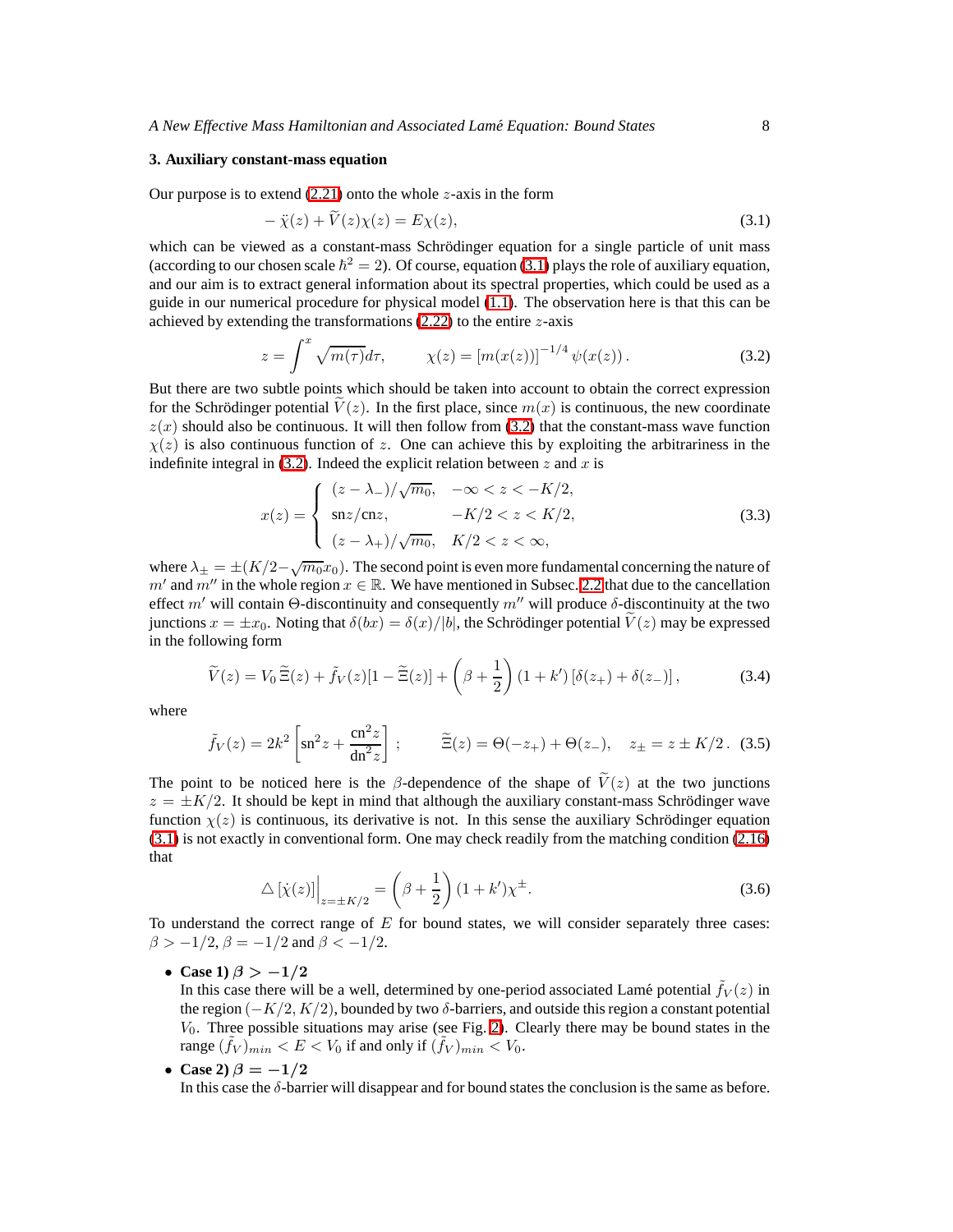

<span id="page-8-0"></span>**Figure 2.** Three possible positions of the constant-mass Schrödinger potential  $\tilde{V}(z)$  are shown for  $β > -1/2$ . For  $β = -1/2 δ$ -barriers disappear, and for  $β < -1/2$  there are two δ-wells at the junctions.

• **Case 3**)  $\beta < -1/2$ 

In this situation the shape of the associated Lamé well provides no restrictions from below on the bound state energies due to the presence of two  $\delta$ -wells at the two junctions  $z = \pm K/2$ . We thus conclude that the bound states may exist in the range  $-\infty < E < V_0$ .

<span id="page-8-1"></span>In the next section we will consider the limit  $k \to 0$  and will write the explicit energy equation for this limit. Before concluding this section it may be mentioned that in the  $k \to 0$  limit,  $f_V(z) \equiv 0$ and  $\widetilde{V}(z)$  reduces to

$$
\widetilde{V}(z) \to V_0 \widetilde{\Xi}(z) + (2\beta + 1) [\delta(z_+) + \delta(z_-)] , \qquad (3.7)
$$

where  $z_{\pm} \to z \pm \pi/4$ . Thus, for  $\beta \ge -1/2$ , (Case 1 and 2 above) bound states may exist in the range  $0 < E < V_0$  and for  $\beta < -1/2$  the possible range is  $-\infty < E < V_0$ .

### **4. A limiting case :** <sup>k</sup> <sup>→</sup> <sup>0</sup>

It is well-known that the Jacobian elliptic functions degenerate into trigonometric and hyperbolic functions in  $k \to 0$  and  $k \to 1$  limits. We have already pointed out that  $k \to 1$  limit is prohibited<sup>\*</sup> in our model, as this limit corresponds to the nonphysical situation of vanishing mass for large  $|x|$ . In the  $k \to 0$  limit, the intermediate region shrinks up to the interval  $(-1, 1)$  inside which the harmonic oscillator well  $V(x)$  and the mass function  $m(x)$  are

$$
V(x) = \begin{cases} Cx^2 + D, & |x| \le 1 \\ V_0, & |x| \ge 1 \end{cases}, \quad m(x) = \begin{cases} (1+x^2)^{-2}, & |x| \le 1 \\ 1/4, & |x| \ge 1. \end{cases}
$$
(4.1)

In the two infinite regions  $-\infty < x < -1$  and  $1 < x < \infty$ , the solutions will be given by [\(2.11\)](#page-3-2) and [\(2.20\)](#page-4-4), where  $\kappa$ ,  $m_0$  and  $V_0$  take the limiting forms

$$
\kappa \to \sqrt{V_0 - E} \Big/ 2, \quad m_0 \to 1/4 \,, \quad V_0 \to 5 + 8 \left[ \beta + 2\alpha(\alpha + \beta + 1) \right]. \tag{4.2}
$$

In the intermediate region, we have obtained the free-particle equation

$$
-\ddot{\chi}(z) = E\chi(z), \qquad z \in (-\pi/4, \pi/4), \tag{4.3}
$$

<span id="page-8-2"></span>where the transformations [\(2.22\)](#page-4-3) now reduces to

$$
x = \tan z, \qquad \chi(z) = (\sec z)\psi(x(z)). \tag{4.4}
$$

∗ But this limit becomes interesting if different boundary conditions are adopted [\[59\]](#page-20-7).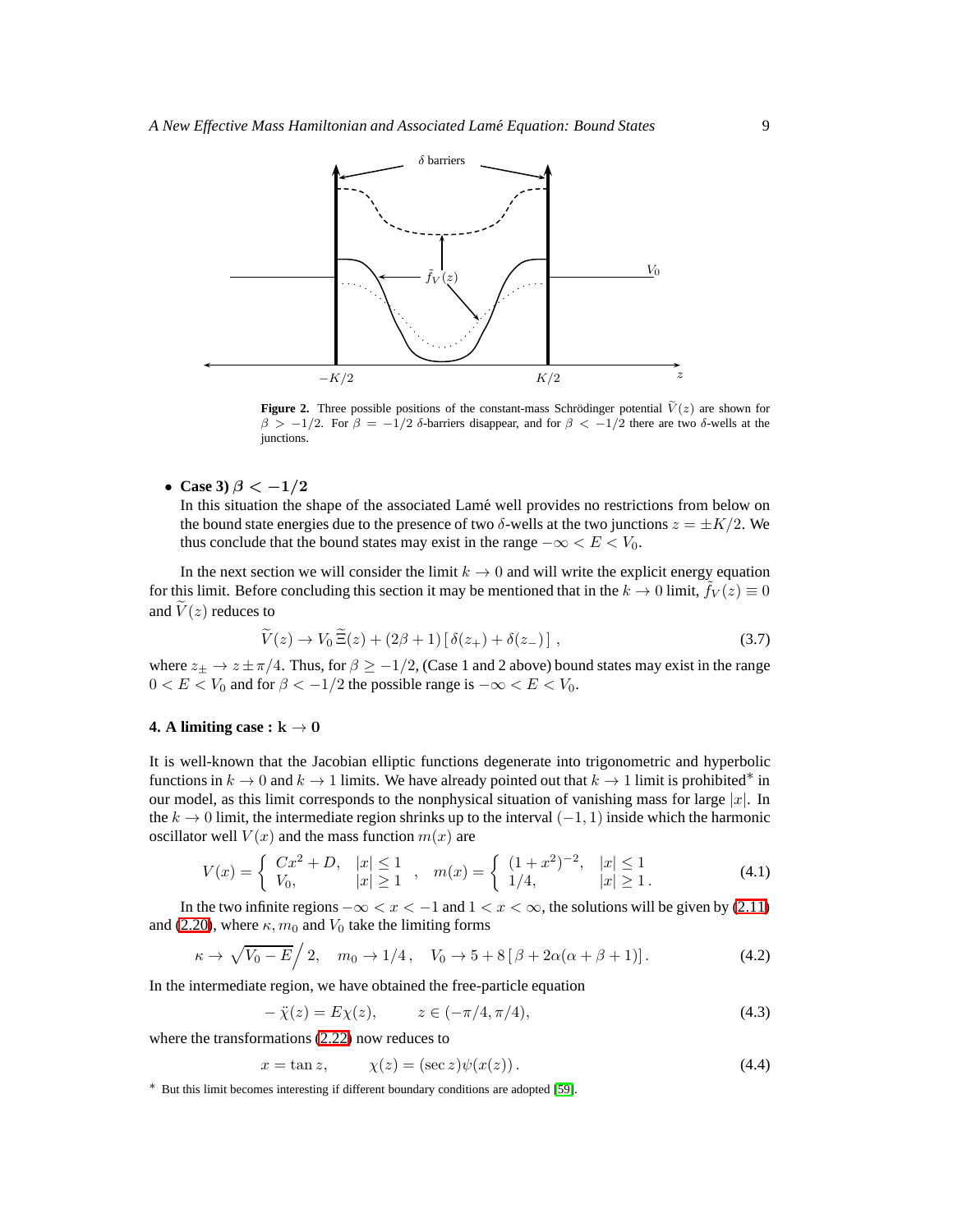<span id="page-9-1"></span>Thus, the envelope wave function of [\(1.1\)](#page-0-0) for  $k \to 0$  acquires the form

$$
\psi(x) = \begin{cases}\n\frac{\mathcal{N}^{-}e^{\kappa x}/2, & x < -1, \\
\frac{d_1 e^{i\sqrt{E} \tan^{-1}(x)} + d_2 e^{-i\sqrt{E} \tan^{-1}(x)}}{\sqrt{1 + x^2}}, & |x| < 1, \\
\mathcal{N}^{+} e^{-\kappa x}/2, & x > 1.\n\end{cases}
$$
\n(4.5)

As before, imposing the matching conditions, we obtain homogeneous linear systems for  $d_1, d_2$ 

$$
d_1e^{i\sqrt{E}\pi/4}[\mathcal{B}+i\sqrt{E}]+d_2e^{-i\sqrt{E}\pi/4}[\mathcal{B}-i\sqrt{E}]=0,
$$
  

$$
d_1e^{-i\sqrt{E}\pi/4}[\mathcal{B}-i\sqrt{E}]+d_2e^{i\sqrt{E}\pi/4}[\mathcal{B}+i\sqrt{E}]=0.
$$

<span id="page-9-0"></span>Thus the energy equation for bound states ( $E < V_0$ ) in the  $k \to 0$  limit is as follows

$$
\left(\mathcal{B}^2 - E\right)\sin\left(\frac{\pi}{2}\sqrt{E}\right) + 2\mathcal{B}\sqrt{E}\cos\left(\frac{\pi}{2}\sqrt{E}\right) = 0\,,\tag{4.6}
$$

<span id="page-9-2"></span>where B is given by [\(2.31\)](#page-6-5) for  $k' \to 1$ . One may notice at once that  $E = 0$  is a trivial root of equation [\(4.6\)](#page-9-0), but it must be rejected, because the solution  $\psi(x)$  for the intermediate region (-1, 1), given in [\(4.5\)](#page-9-1), is valid for  $E \neq 0$ . Indeed, for  $E = 0$  one may rewrite the solution as

$$
\psi(x) = \frac{1}{\sqrt{1+x^2}} [d_1 \tan^{-1} x + d_2], \quad -1 < x < 1,\tag{4.7}
$$

the expressions in two semi-infinite regions being the same as in [\(4.5\)](#page-9-1). In this case the matching conditions give the following constraints for the existence of zero energy root

<span id="page-9-3"></span>
$$
V_0 = (2\beta + 1)^2, \ \beta < -\frac{1}{2}; \quad \text{or} \quad V_0 = \left[2\beta + 1 + \frac{4}{\pi}\right]^2, \ \beta < -\left(\frac{1}{2} + \frac{2}{\pi}\right), \tag{4.8}
$$

and correspondingly in [\(4.7\)](#page-9-2) either  $d_1 = 0$  or  $d_2 = 0$ . We have checked that the constraints [\(4.8\)](#page-9-3) are not satisfied for different cases, so that zero energy state does not exist for them.

### **5. Numerical results for bound states**

In this section we will solve numerically the energy equations [\(2.34\)](#page-6-3) [and [\(4.6\)](#page-9-0) for  $k \to 0$  limit] in the range  $V_{min} < E < V_0$ , where  $V_{min}$  denotes the minimum of auxiliary potential  $V(z)$  given by [\(3.4\)](#page-7-2) [and [\(3.7\)](#page-8-1)]. It may be mentioned that the energy equations depend on two classes of parameters : i) ordering parameters  $\alpha$ ,  $\beta$ ,  $\gamma$  connected by  $\alpha + \beta + \gamma = -1$ , and ii) elliptic modulus  $k^2$  ( $0 \le k^2 < 1$ ) or the complementary modulus  $k'^2 = 1 - k^2$ . Thus we have examined the roots of the energy equations for bound states as a function of both these two classes of parameters. Our strategy is to vary these parameters in such a way that it will cover some of the special forms of kinetic energy operator [\(1.2\)](#page-1-0) mentioned in the introduction.

### *5.1. One parameter family of kinetic energy operator for*  $\alpha = \gamma$

<span id="page-9-4"></span>In this case kinetic energy operator [\(1.2\)](#page-1-0) reduces to

$$
T_{EM}(x) = \frac{1}{2} \left( m^{\alpha} p m^{\beta} p m^{\gamma} \right), \quad 2\alpha + \beta = -1. \tag{5.1}
$$

We will first obtain E as a function of  $k^2 \in [0, 1)$  for the two values of  $\beta: \beta = -1$  and  $\beta = 0$ .

Case  $\beta = -1$ 

For the choice  $\beta = -1$ , the kinetic energy operator [\(5.1\)](#page-9-4) takes the following form

$$
T_{EM}(x) = \frac{1}{2} \left( p \frac{1}{m} p \right). \tag{5.2}
$$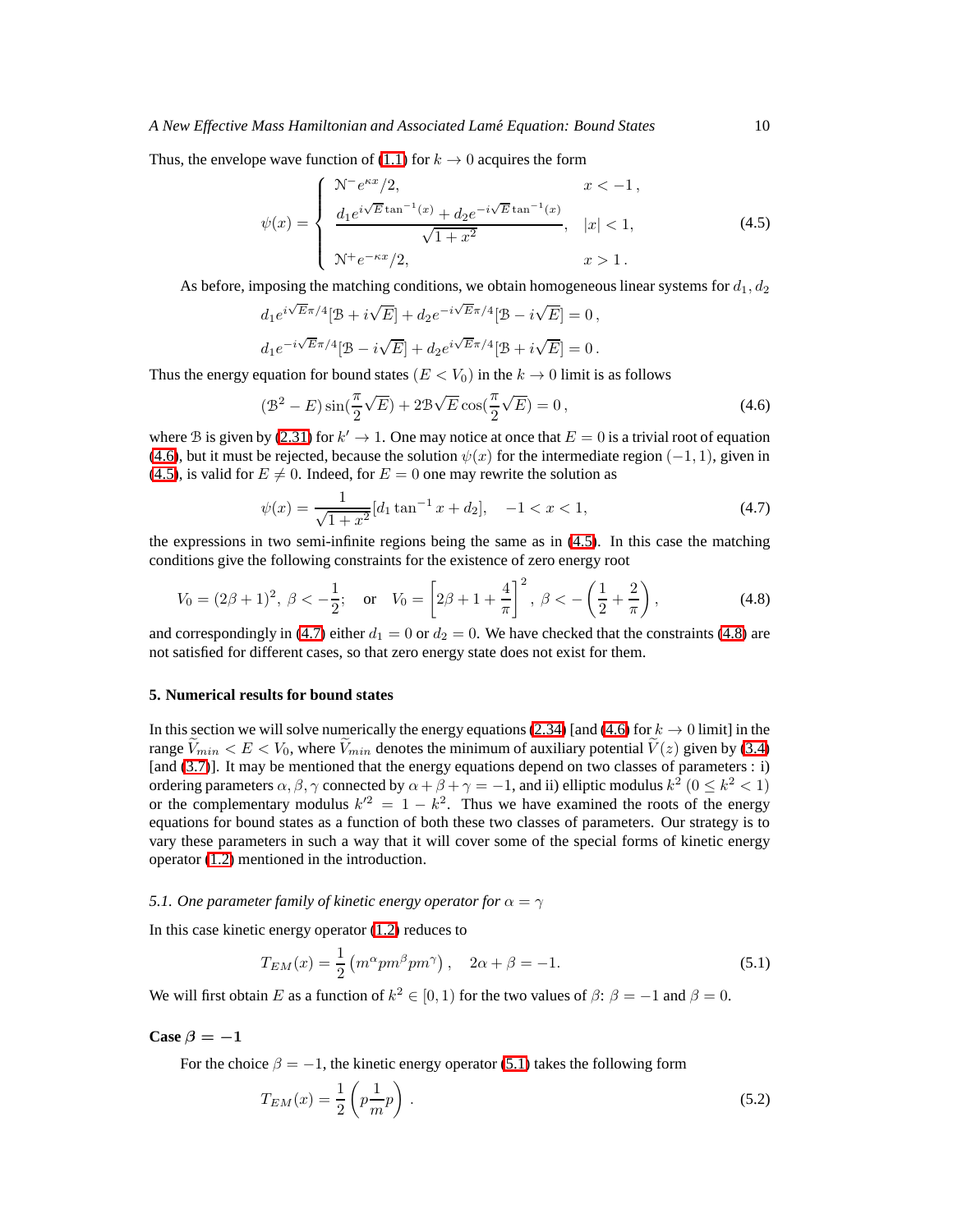|         | $V_{min}$ | V <sub>0</sub> | E    |
|---------|-----------|----------------|------|
| $-0.10$ | 0.80      | 0.96           | 0.94 |
| $-0.20$ | 0.60      | 0.84           | 0.81 |
| $-0.30$ | 0.40      | 0.64           | 0.62 |
| $-0.40$ | 0.20      | 0.36           | 0.35 |

**Table 1.** The bound state energies are calculated for  $\beta \in [-2, 2]$  and  $\alpha = \gamma$ ,  $k^2 = 0$  along with  $V_0$ ,  $V_{min}$  ( $x_0 = 1$ ). The bound states are observed only in the range [-0.4, -0.1].

Although in this case the upper and lower limits for bound states are

$$
V_0 = \frac{9k^2(1 - k')}{4(1 + k')} - (1 + 2k') + \frac{k^2}{4},\tag{5.3}
$$

and  $\tilde{V}_{min} = -\infty$ , since  $\beta < -1/2$  [see equation [\(3.4\)](#page-7-2)], no bound states are obtained in this range.

## **Case**  $\beta = 0$

This choice of  $\beta$  corresponds to the kinetic energy operator

$$
T_{EM}(x) = \frac{1}{2} \left( \frac{1}{\sqrt{m}} p^2 \frac{1}{\sqrt{m}} \right). \tag{5.4}
$$

Here, the range is

$$
V_0 = \frac{5k^2(1-k')}{4(1+k')} + 1 + \frac{k^2}{4}, \qquad \tilde{V}_{min} = 2k^2.
$$
 (5.5)

In the interval  $(V_{min}, V_0)$  there exist no bound states for  $k^2 \in [0, 1)$ .

Next we will study the bound-state energies as a function of  $\beta \in [-2, 2]$  for the two cases:  $k^2 = 0$  and  $k^2 = 0.5$ .

## $\text{Case } k^2 = 0$

The upper limit  $V_0$  has a parabolic dependence on  $\beta$ , given by

$$
V_0 = 1 - 4\beta^2, \tag{5.6}
$$

<span id="page-10-0"></span>and the lower limit is

$$
\widetilde{V}_{min} = \begin{cases}\n0, & -\frac{1}{2} \le \beta \le 2, \\
-\infty, & -2 \le \beta < -\frac{1}{2}.\n\end{cases}
$$
\n(5.7)

Our numerical calculation shows the existence of one bound state near the top of the well for  $-0.4 \leq \beta \leq -0.1$  (see Table 1).

## Case  $k^2 = 0.5$

In this case also the upper limit  $V_0$  has a parabolic dependence on  $\beta$ , given by

$$
V_0 = \frac{69 - 29\sqrt{2}}{20} - \frac{5}{4} \left( \beta - \frac{2\sqrt{2} - 1}{5} \right)^2,
$$
\n(5.8)

while the lower limit is given by

$$
\widetilde{V}_{min} = \begin{cases} 1, & -\frac{1}{2} \le \beta \le 2, \\ -\infty, & -2 \le \beta < -\frac{1}{2} \end{cases} \tag{5.9}
$$

No bound states exist in this range.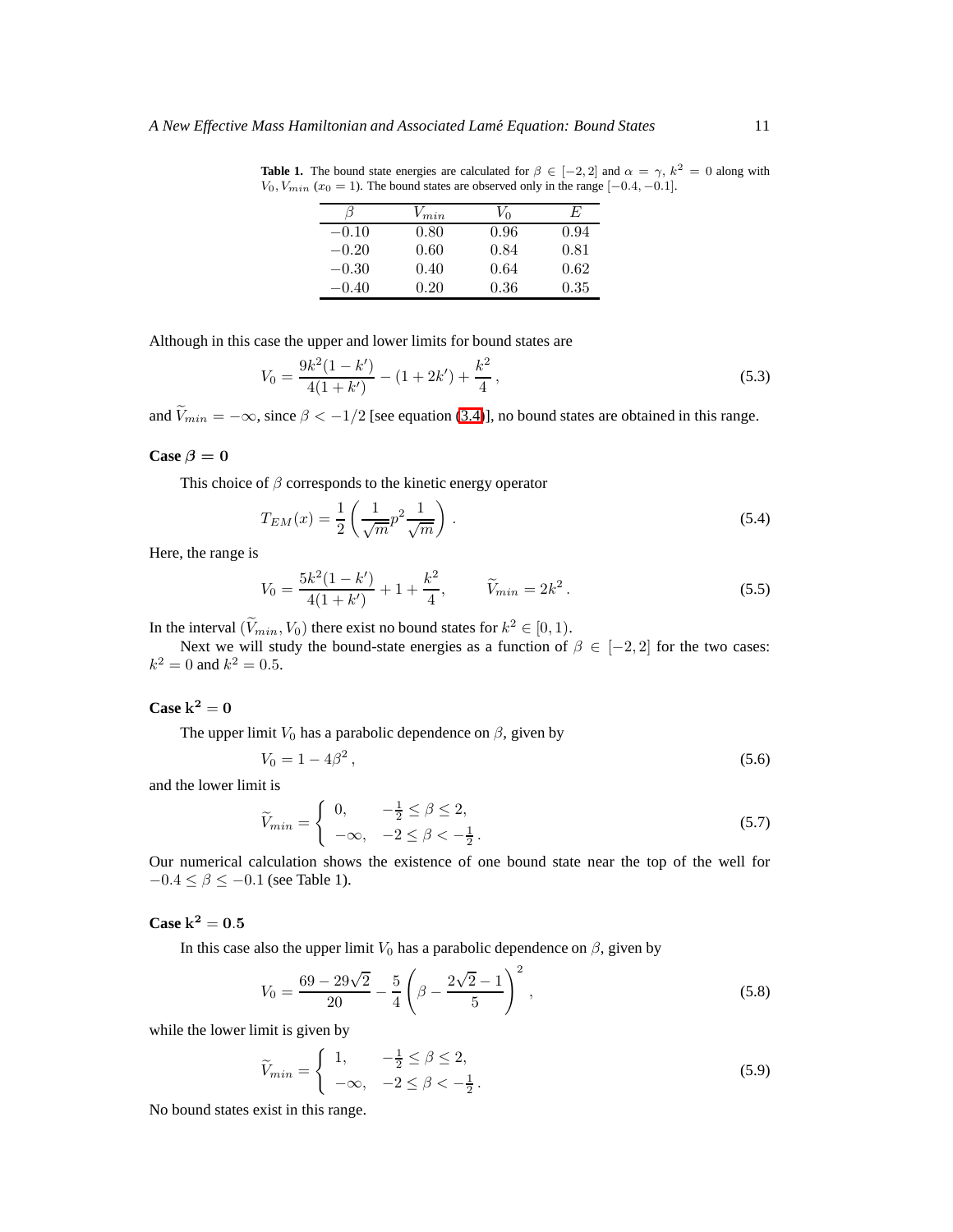| $k^2$ | $x_0$ | $V_{min}$ | $V_{0}$ | E        |
|-------|-------|-----------|---------|----------|
| 0.90  | 1.78  | 0.32      | 2.64    | 2.63     |
| 0.80  | 1.50  | 0.40      | 2.88    | 2.59     |
| 0.70  | 1.35  | 0.48      | 3.13    | 2.51     |
| 0.60  | 1.26  | 0.55      | 3.38    | 2.43     |
| 0.50  | 1.19  | 0.62      | 3.65    | 2.35     |
| 0.40  | 1.14  | 0.70      | 3.91    | 2.28     |
| 0.30  | 1.09  | 0.78      | 4.18    | 2.20     |
| 0.20  | 1.06  | 0.85      | 4.45    | 2.12     |
| 0.10  | 1.03  | 0.92      | 4.73    | 2.04     |
| 0.00  | 1.00  | 1.00      | 5.00    | $1.96\,$ |

**Table 2.** Bound state energies are provided for  $k^2 \in [0, 1)$  where  $\alpha = -1, \beta = \gamma = 0$ . The point  $x_0$ and  $V_0$ ,  $V_{min}$  for  $V(x)$  are shown in each case. Bound states start to appear from  $k^2 \le 0.90$ .

## *5.2. Two parameter family of kinetic energy operator for*  $\alpha \neq \gamma$

We will find E as a function of  $k^2$  for  $\alpha = -1$ ,  $\beta = 0$  which yields following kinetic energy operator

$$
T_{EM}(x) = \frac{1}{4} \left[ \frac{1}{m} p^2 + p^2 \frac{1}{m} \right].
$$
\n(5.10)

The bounds are given by

$$
V_0 = \frac{3k^2(1 - 2k')}{2(1 + k')} + 4k' + 1, \qquad \tilde{V}_{min} = 2k^2.
$$
 (5.11)

We have obtained one bound state of the potential (see Table 2) for  $0 \le k^2 \le 0.90$ . The effective mass potential  $V(x)$  maintains the shape of the well for all k, and in particular for  $k = 0$  it becomes well-known harmonic oscillator inside the interval  $(-x_0, x_0)$ , the minima being at  $x = 1$ . It is interesting to observe that the bound state exists inside the first allowed band of periodic constant-mass associated Lamé potential (see Fig. [3\)](#page-11-0).



<span id="page-11-0"></span>**Figure 3.** Bound state energies as a function of  $k^2$  are shown by dots for the case  $\alpha = -1$ ,  $\beta = \gamma = 0$ . The lower and upper gray curves represent first two band-edge energies  $E^{(j)}$ ,  $j = 0, 1$  for the corresponding constant-mass periodic associated Lamé potential.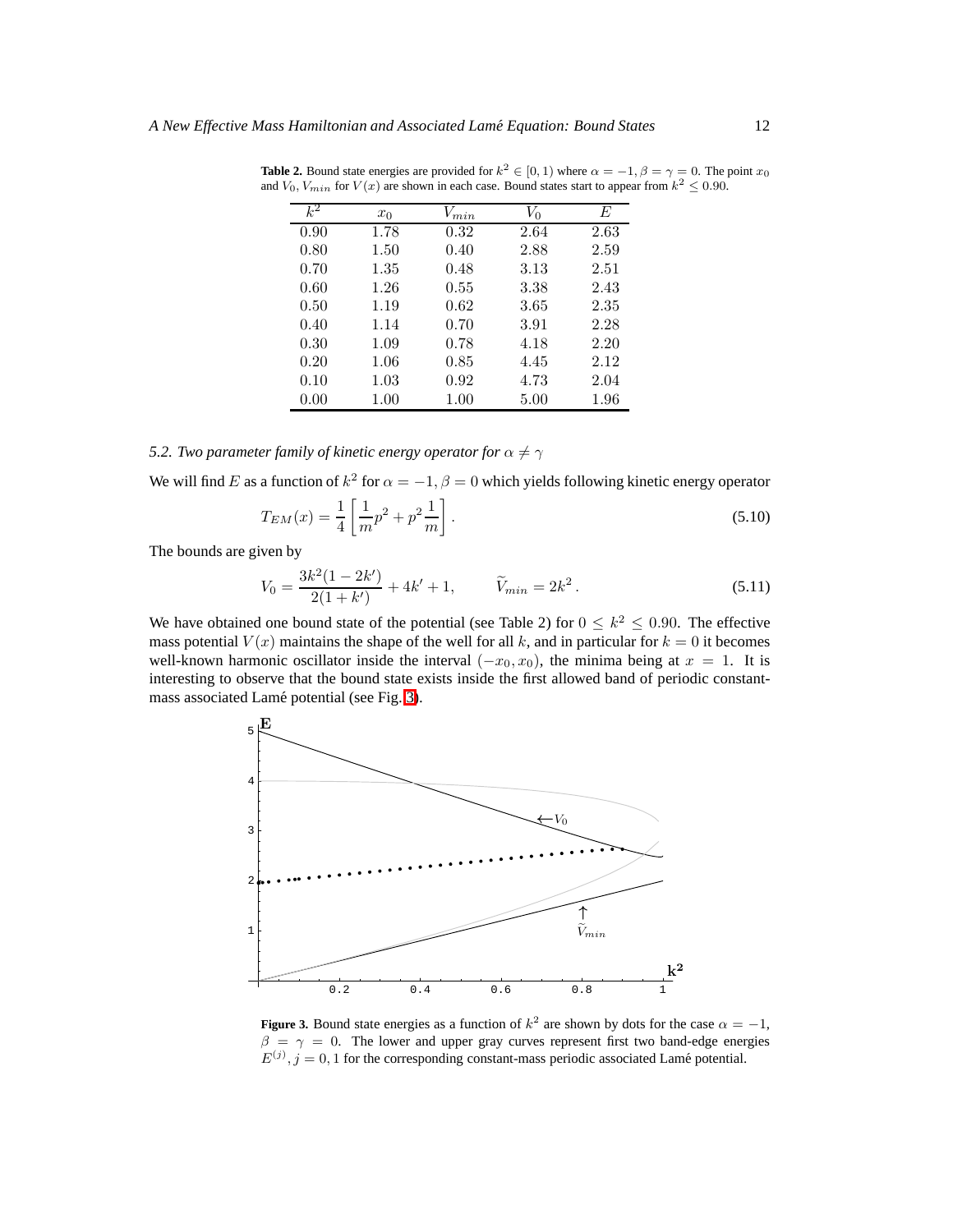The dependence of bound-state energy E on  $\beta$  will now be calculated again for two cases:  $k^2 = 0$  and  $k^2 = 0.35$ , while  $\beta$  will vary in the same interval  $[-2, 2]$  and  $\alpha$  will be fixed as  $\alpha = -1$ .

## **Case**  $k^2 = 0, \alpha = -1, \gamma = -\beta$

Here the upper limit  $V_0$  is linearly dependent on  $\beta$  and is given by

$$
V_0 = 5 - 8\beta, \t\t(5.12)
$$

and the lower limit  $\tilde{V}_{min}$  is same as given by [\(5.7\)](#page-10-0). The results, shown in Fig. [4,](#page-12-0) are the following



**Figure 4.** Bound state energies (dots) as a function of  $\beta$  for  $\alpha \neq \gamma$ ,  $\alpha = -1$ ,  $k^2 = 0$ .

- <span id="page-12-0"></span>• No bound states for  $0.5 \le \beta \le 2$ ,
- One bound state for  $-0.1 \le \beta \le 0.4$ ,
- Two bound states for  $-1.0 \le \beta \le -0.2$ ,
- Three bound states for  $-2.0 \le \beta \le -1.1$ .

One can notice that for  $\beta = 0.4$ ,  $V(x) \equiv 1.8$  is a constant potential (see Table 3), but still there exists one bound state. However, we have already explained in Sec. [3](#page-7-3) that this apparently strange behavior is perfectly consistent with constant-mass Schrödinger picture. In this context it may be mentioned that the existence of bound states for constant potential was also noticed in Ref. [\[38\]](#page-19-25) for  $m(x) = \operatorname{sech}^2 qx.$ 

## **Case**  $k^2 = 0.35, \alpha = -1, \gamma = -\beta$

This case also corresponds to linear dependence of  $V_0$  on  $\beta$ 

$$
V_0 = 4.05 - 5.16 \,\beta \,,\tag{5.13}
$$

and the lower limit is given by

$$
\widetilde{V}_{min} = \begin{cases}\n0.7, & \beta \ge -1/2, \\
-\infty, & \beta < -1/2.\n\end{cases}\n\tag{5.14}
$$

The results shown in Table 4 are :

- No bound states for  $0.5 \le \beta \le 2$ ,
- One bound state for  $-0.2 \le \beta \le 0.4$ ,
- Two bound states for  $-1.2 \le \beta \le -0.3$ ,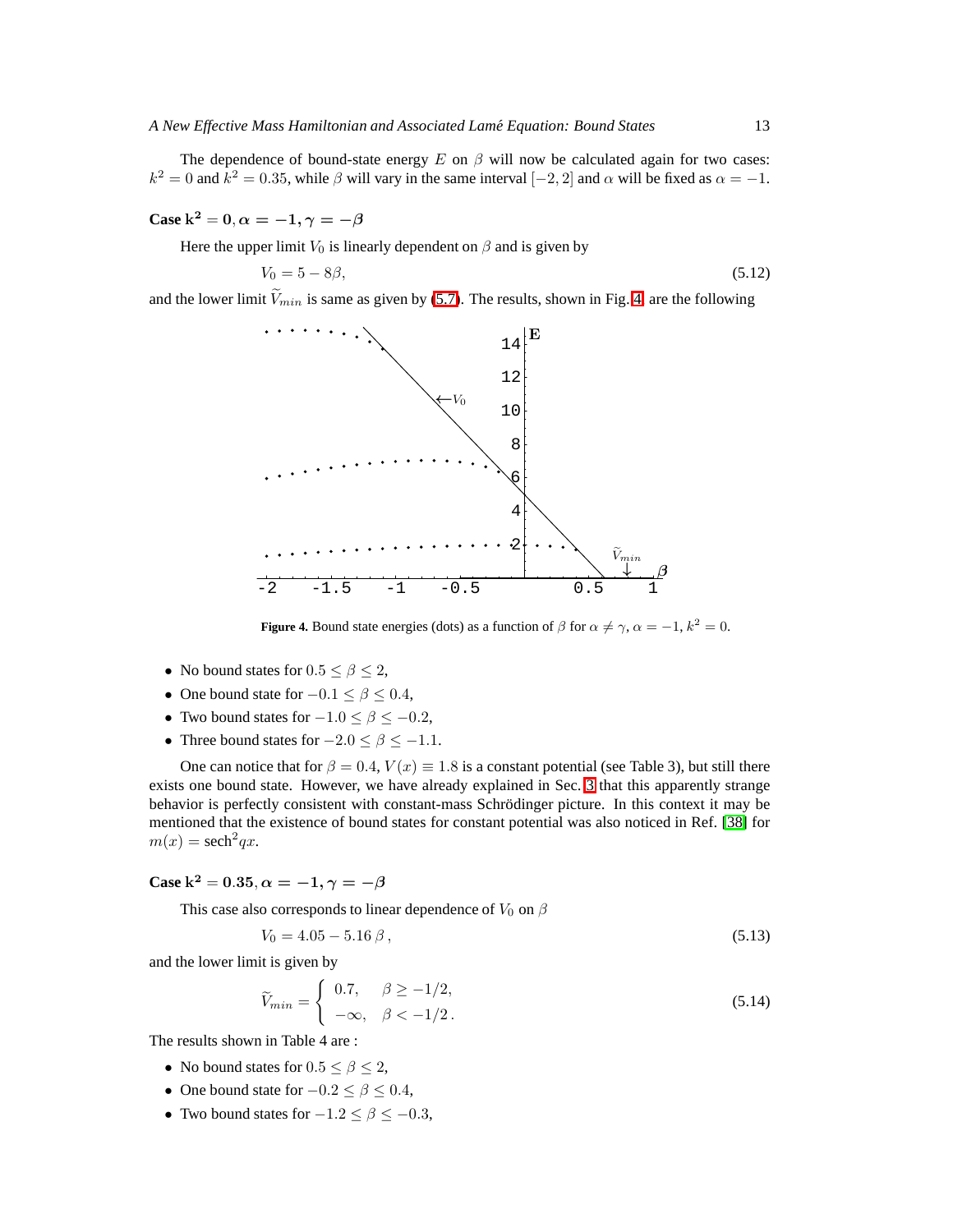| R       | $V_{min}$ | $V_0$ | E                 |
|---------|-----------|-------|-------------------|
| $0.40*$ | 1.80      | 1.80  | 1.69              |
| 0.20    | 1.40      | 3.40  | 1.91              |
| 0.00    | 1.00      | 5.00  | 1.96              |
| $-0.20$ | 0.60      | 6.60  | 1.96; 6.36        |
| $-0.40$ | $-0.20$   | 8.20  | 1.94:6.83         |
| $-0.60$ | $-0.20$   | 9.80  | 1.91; 7.00        |
| $-0.80$ | $-0.60$   | 11.40 | 1.86; 7.03        |
| $-1.00$ | $-1.00$   | 13.00 | 1.79; 6.97        |
| $-1.20$ | $-1.40$   | 14.60 | 1.72:6.86:14.14   |
| $-1.40$ | $-1.80$   | 16.20 | 1.64; 6.70; 14.61 |
| $-1.60$ | $-2.20$   | 17.80 | 1.54; 6.48; 14.79 |
| $-1.80$ | $-2.60$   | 19.40 | 1.43; 6.24; 14.81 |
| $-2.00$ | $-3.00$   | 21.00 | 1.31; 5.95; 14.72 |

**Table 3.** The bound state energies as a function of  $\beta \in [-2, 2]$  for  $\alpha = -1 \neq \gamma$ ,  $k^2 = 0$  are given with  $V_{min}$  and  $V_0$  ( $x_0 = 1$ ). The asterisk in  $\beta$  indicates that  $V(x)$  is constant potential.

**Table 4.** The bound state energies as a function of  $\beta \in [-2, 2]$  for  $\alpha = -1 \neq \gamma$ ,  $k^2 = 0.35$  are given with  $V_{min}$  and  $V_0$  ( $x_0 = 1.11$ ).

|         | $V_{min}$ | $V_{0}$ | E                 |
|---------|-----------|---------|-------------------|
| 0.40    | 1.96      | 1.98    | 1.98              |
| 0.20    | 1.35      | 3.01    | 2.20              |
| 0.00    | 0.74      | 4.05    | 2.24              |
| $-0.20$ | 0.13      | 5.08    | 2.23              |
| $-0.40$ | $-0.48$   | 6.11    | 2.20; 5.67        |
| $-0.60$ | $-1.09$   | 7.14    | 2.16:5.86         |
| $-0.80$ | $-1.70$   | 8.18    | 2.10; 5.89        |
| $-1.00$ | $-2.31$   | 9.21    | 2.04:5.83         |
| $-1.20$ | $-2.92$   | 10.24   | 1.96:5.71         |
| $-1.40$ | $-3.53$   | 11.27   | 1.87; 5.54; 11.04 |
| $-1.60$ | $-4.14$   | 12.31   | 1.77:5.34:11.35   |
| $-1.80$ | $-4.75$   | 13.34   | 1.66; 4.96; 11.43 |
| $-2.00$ | $-5.36$   | 14.37   | 1.53; 4.82; 11.40 |
|         |           |         |                   |

• Three bound states for  $-2 \le \beta \le -1.3$ .

Once again we have observed that the ground state lies inside the allowed band and higher excited states are inside the continuum (see Fig. [5\)](#page-14-0) for the constant-mass periodic associated Lamé potential characterized by  $\mu = \nu = 1$ ;  $k^2 = 0.35$ .

### **6. Some features of bound-state wave functions**

In this section we will present some interesting properties of the wave functions  $\psi(x)$  that can be derived from the numerical results of the previous section with very good accuracy. A part of these properties, which seems to be difficult to prove analytically, does not concern the specific physical problem. We recall that  $\psi(x)$  is given by (up to the normalization factor)

$$
\psi(x) = \begin{cases}\n m_0^{1/4} \chi^- e^{\kappa(x_0 + x)}, & -\infty < x < -x_0, \\
 f_m^{1/4}(x) \chi(z(x)), & -x_0 < x < x_0, \\
 m_0^{1/4} \chi^+ e^{\kappa(x_0 - x)}, & x_0 < x < \infty,\n\end{cases} \tag{6.1}
$$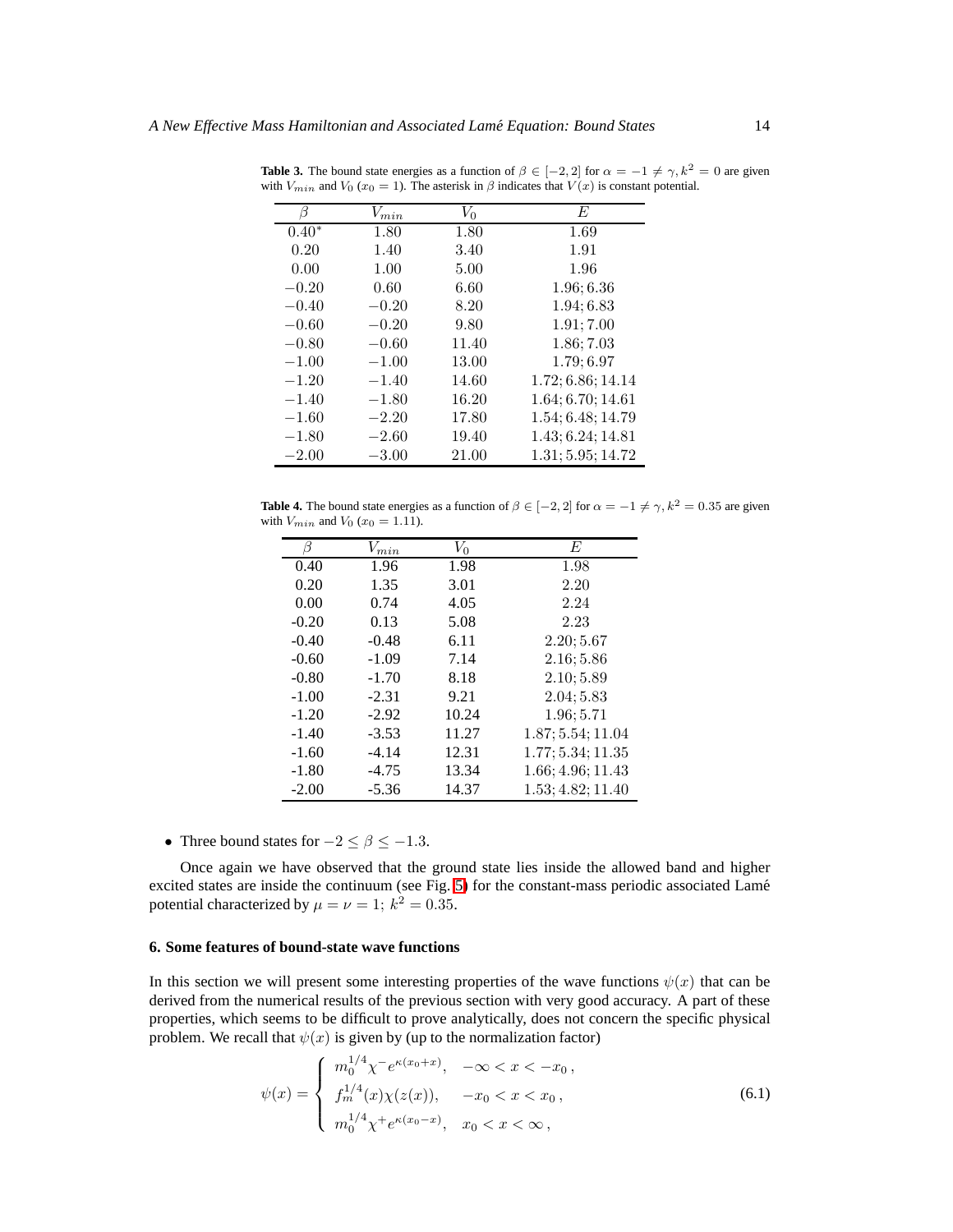

<span id="page-14-0"></span>**Figure 5.** Bound state energies (dots) as a function of  $\beta$  are plotted for  $\alpha \neq \gamma$ ,  $\alpha = -1$ ,  $k^2 = 0.35$ . The gray lines represent band-edge energies of corresponding associated Lamé potential.

where  $\chi(z(x)) = \chi_2(z(x)) + (d_1/d_2)\chi_1(z(x))$  and  $\chi^{\pm} \equiv \chi(\pm K/2)$ . Note that for  $k \neq 0$ ,  $\chi_i(z(x))$  are given by [\(2.23\)](#page-5-1) for  $x(z) = \frac{\sin z}{\cosh z}$ , and for  $k = 0$ ,  $\chi_{1,2}(z(x)) = \exp[\pm i\sqrt{E}z]$  for  $x(z) = \tan z$ . The quantity  $\kappa$  is to be computed from [\(2.19\)](#page-4-0) for  $E = E_n$ ,  $E_n$  being the bound-state energies of our EM Hamiltonian. In the following we will use the notation

$$
\kappa_n = \sqrt{m_0(V_0 - E_n)}, \ n = 0, 1, 2. \tag{6.2}
$$

## *6.1. Ground state*

The two quantities  $a_1$  and  $a_2$  in [\(2.23\)](#page-5-1) are complex and related by

$$
a_1 = -a_2^*.
$$
\n(6.3)

<span id="page-14-1"></span>The real and imaginary part of  $\chi_i(z)$  are respectively odd and even functions. Moreover  $\chi_i(z)$  satisfy following interesting relations with very high accuracy

$$
\chi_1(z) = \frac{d_2}{d_1} \chi_2(-z), \quad \chi_i(z) = -\chi_i^*(-z), \tag{6.4}
$$

where the ratio  $d_2/d_1$  is a positive number. It will then follow that  $\chi(z)$  is an even function and

$$
\chi(z) = \chi(-z) \propto \text{Im}[\chi_1(z)] \equiv v(z). \tag{6.5}
$$

The ground state wave function is

$$
\psi_0(x) = \begin{cases} \mathcal{C}_0 m_0^{1/4} v\left(\frac{K}{2}\right) e^{\kappa_0(x_0+x)}, & x < -x_0, \\ \mathcal{C}_0 f_m^{1/4}(x) v(z(x)), & |x| < x_0, \\ \mathcal{C}_0 m_0^{1/4} v\left(\frac{K}{2}\right) e^{\kappa_0(x_0-x)}, & x > x_0. \end{cases}
$$
(6.6)

It is straightforward to compute the normalization constant  $C_0$  from [\(2.17\)](#page-4-6)

$$
\frac{1}{\mathcal{C}_0} = \left[ \frac{v^2(K/2)}{\sqrt{V_0 - E_0}} + \int_{-x_0}^{x_0} \sqrt{f_m(x)} v^2(z(x)) dx \right]^{1/2}.
$$
\n(6.7)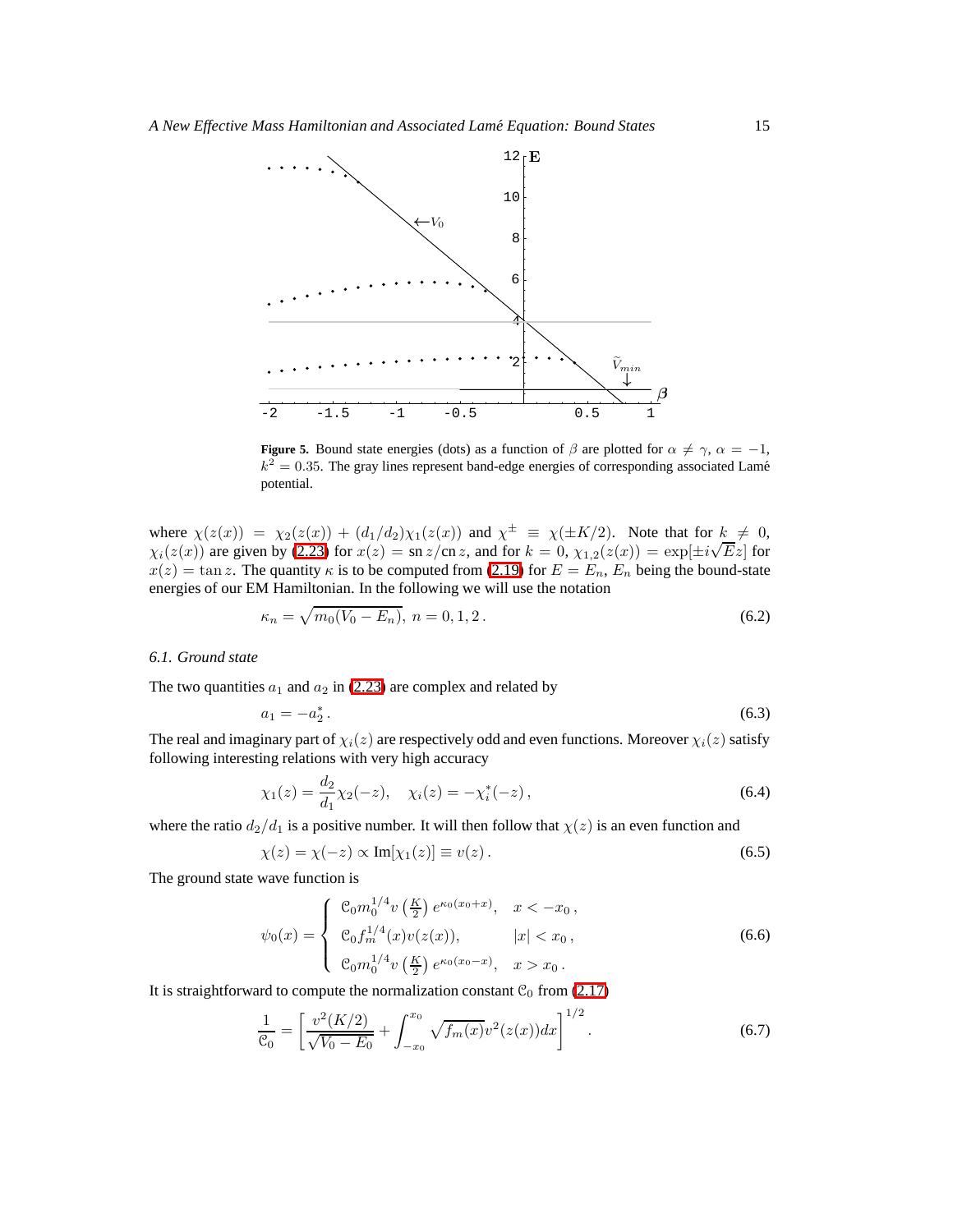### *6.2. First excited state*

The quantity  $a_1$  is purely imaginary while the other quantity  $a_2$  is complex and they are related by

$$
\operatorname{Im}[a_1] = \operatorname{Im}[a_2].\tag{6.8}
$$

The relation between  $\chi_1(z)$  and  $\chi_2(z)$  are

$$
\chi_1(z) = -\frac{d_2}{d_1} \chi_2(-z),\tag{6.9}
$$

where  $d_2/d_1$  is a positive number. Clearly this implies that

$$
\chi(-z) = -\chi(z) = \text{complex} \tag{6.10}
$$

We have checked numerically with the same high accuracy that

$$
\operatorname{Re}[\chi(z)] \propto \operatorname{Im}[\chi(z)],\tag{6.11}
$$

and of course no degeneracy exists for  $E = E_1$ . The wave function is

$$
\psi_1(x) = \begin{cases}\n-\mathcal{C}_1 m_0^{1/4} \text{Re}[\chi^+] e^{\kappa_1(x_0+x)}, & x < -x_0, \\
\mathcal{C}_1 f_m^{1/4}(x) \text{Re}[\chi(z(x))], & |x| < x_0, \\
\mathcal{C}_1 m_0^{1/4} \text{Re}[\chi^+] e^{\kappa_1(x_0-x)}, & x > x_0.\n\end{cases}
$$
\n(6.12)

## *6.3. Second excited state*

The two quantities  $a_1$  and  $a_2$  have same properties as in the above case. The relation between  $\chi_1(z)$ and  $\chi_2(z)$  reads in this case

$$
\chi_1(z) = \frac{d_2}{d_1} \chi_2(-z), \quad \left(\frac{d_2}{d_1} < 0\right). \tag{6.13}
$$

Thus, here also  $\chi(z)$  is complex and

$$
\chi(-z) = \chi(z),\tag{6.14}
$$

but

$$
\operatorname{Re}[\chi(z)] \propto \operatorname{Im}[\chi(z)]. \tag{6.15}
$$

The wave function is

$$
\psi_2(x) = \begin{cases} \n\mathcal{C}_2 m_0^{1/4} \text{Re}[\chi^+] e^{\kappa_2(x_0 + x)}, & x < -x_0, \\
\mathcal{C}_2 f_m^{1/4}(x) Re[\chi(z(x))], & |x| < x_0, \\
\mathcal{C}_2 m_0^{1/4} Re[\chi^+] e^{\kappa_2(x_0 - x)}, & x > x_0.\n\end{cases} \tag{6.16}
$$

The normalization constants  $\mathcal{C}_n$ ,  $n = 1, 2$  may be expressed as

$$
\frac{1}{\mathcal{C}_n} = \left[ \frac{(\text{Re}[\chi^+])^2}{\sqrt{V_0 - E_n}} + \int_{-x_0}^{x_0} \sqrt{f_m(x)} (\text{Re}[\chi(z(x))])^2 dx \right]^{1/2}.
$$
 (6.17)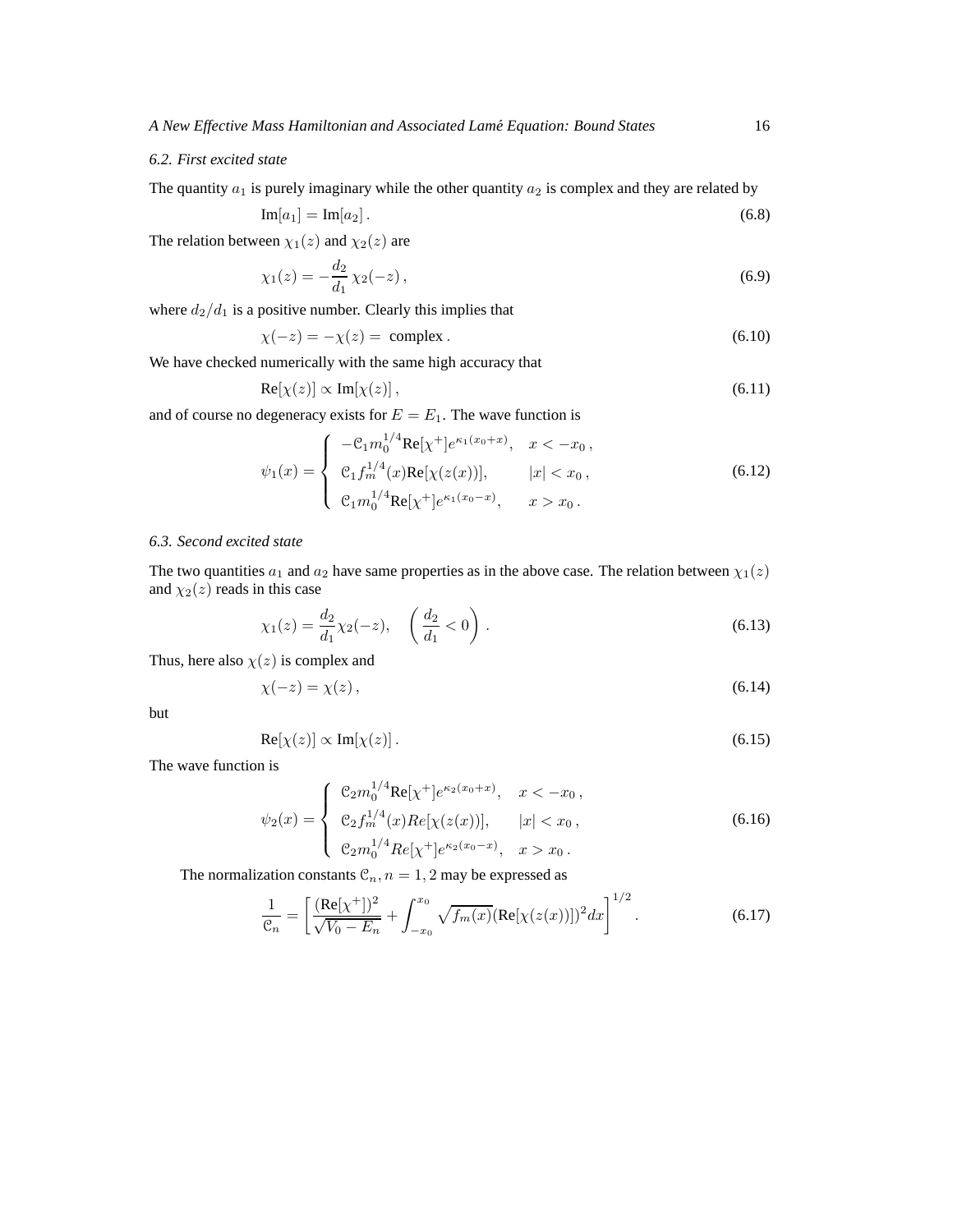#### *6.4. The limiting case for*  $k \to 0$

In the limiting case for  $k \to 0$  the relation between x and z is very simple [see equation [\(4.4\)](#page-8-2)], and it is convenient to express the corresponding properties in the variable x. Here we will denote  $\chi_i(z(x))$ and  $\chi(z(x))$  by  $\chi_i(x)$  and  $\chi(x)$ . The relation between  $\chi_1(x)$  and  $\chi_2(x)$  is

$$
\chi_1(-x) = \chi_2(x). \tag{6.18}
$$

Let us introduce the parameters

$$
\theta_n = \frac{\pi}{4} \sqrt{E_n}, \qquad n = 0, 1, 2. \tag{6.19}
$$

Ground and second excited states  $(k = 0)$ :

In both cases the ratio  $d_2/d_1$  is unity. It then follows from the definition of  $\chi(x)$  that it is even function given by

$$
\chi(-x) = \chi(x) = 2\cos(\sqrt{E}\tan^{-1}x). \tag{6.20}
$$

The wave functions are

$$
\psi_n(x) = \begin{cases} \n\mathcal{C}_n \sqrt{2} \cos \theta_n e^{\kappa_n (1+x)}, & x < -1 \\ \n\frac{2\mathcal{C}_n}{\sqrt{1+x^2}} \cos(\sqrt{E_n} \tan^{-1} x), & |x| < 1 \\ \n\mathcal{C}_n \sqrt{2} \cos \theta_n e^{\kappa_n (1-x)}, & x < -1 \n\end{cases} \tag{6.21}
$$

for  $n = 0, 2$ .

First excited state  $(k = 0)$ :

The ratio  $d_2/d_1$  is equal to  $-1$  so that  $\chi(x)$  is an odd function given by

$$
\chi(x) = -\chi(-x) = -2i\sin(\sqrt{E}\tan^{-1}x). \tag{6.22}
$$

The wave function is

$$
\psi_1(x) = \begin{cases}\n-\mathcal{C}_1 \sqrt{2} \sin \theta_1 e^{\kappa_1 (1+x)}, & x < -1 \\
\frac{2\mathcal{C}_1}{\sqrt{1+x^2}} \sin(\sqrt{E_1} \tan^{-1} x), & |x| < 1 \\
\mathcal{C}_1 \sqrt{2} \sin \theta_1 e^{\kappa_1 (1-x)}, & x < -1,\n\end{cases}
$$
\n(6.23)

In all the three cases the normalization constants  $\mathcal{C}_n$  may be expressed as

$$
\frac{1}{\mathcal{C}_n} = \left[ \pi + 2 \left( \frac{1 + (-1)^n \cos 2\theta_n}{\sqrt{V_0 - E_n}} + (-1)^n \frac{\sin 2\theta_n}{\sqrt{E_n}} \right) \right]^{1/2}.
$$
 (6.24)

### **7. Conclusion**

In this article we have proposed a new solvable model wherein the potential and effective mass are rational functions of spatial coordinate. The novel feature of our model is that it may be mapped to well-known periodic associated Lam´e potential in constant-mass scenario. This fact is clearly responsible for solvability of the model. It may be mentioned that the list of solvable models in effective mass framework is rather short. Our work has definitely enhanced this set by introducing a wide class of rational potential and mass functions. The important difference of our work compared to recent efforts is that we consider the variation of mass inside a finite region, and both potential and mass are constant outside. The advantage of considering variation of the mass inside a finite interval instead of full line is that the mass remains finite and non-zero everywhere, as it should be.

We have examined the bound-state spectrum for different values of the ordering parameters  $\alpha, \beta, \gamma$  and elliptic modulus  $k^2$ , and have discussed the properties of the corresponding wave functions. It is observed for both  $\alpha = \gamma$  and  $\alpha \neq \gamma$  cases that the ordering parameter  $\beta$  has a critical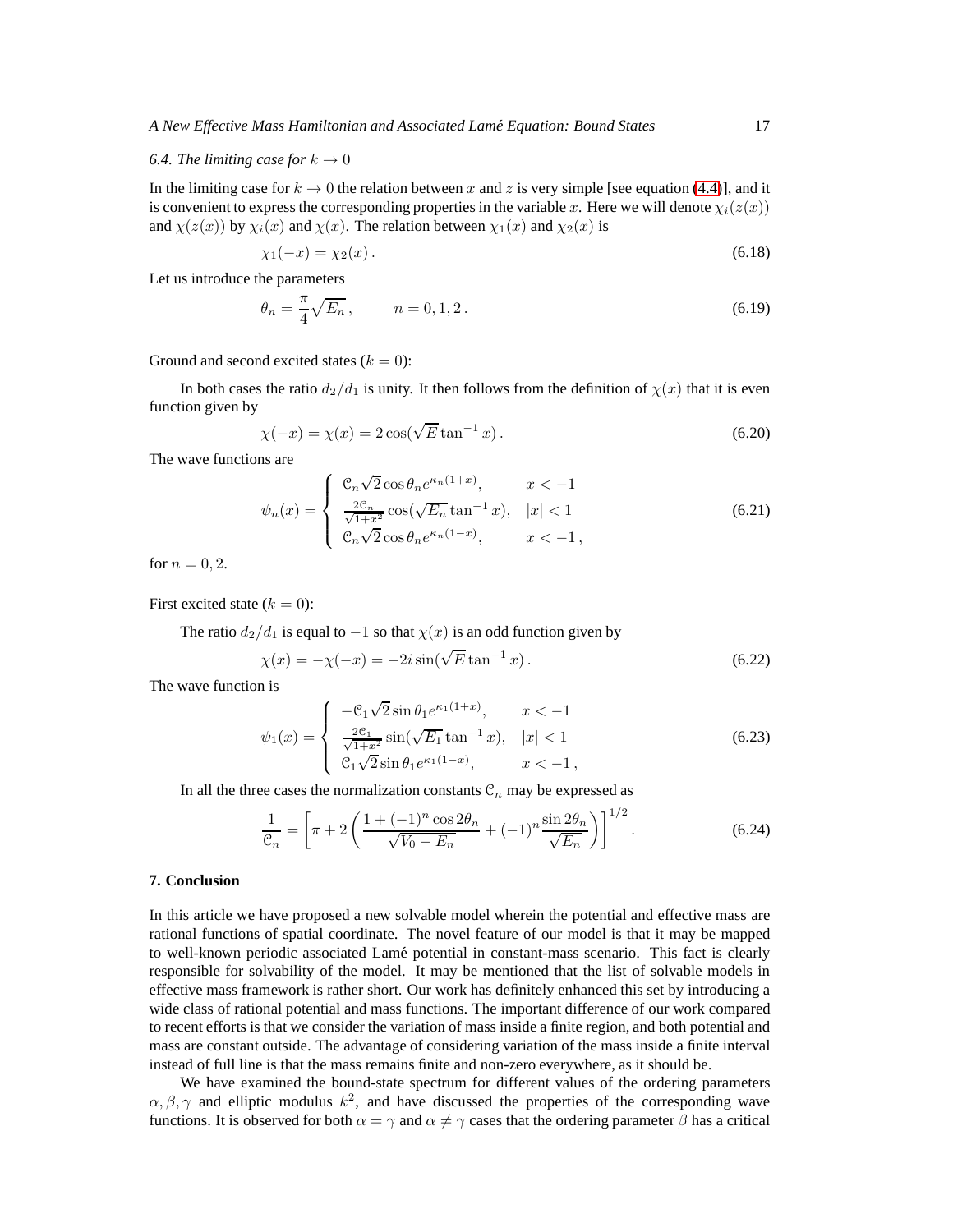value above which no bound state exists. But number of levels increases with decreasing values of  $\beta$ . Some peculiarities have been noted in the spectral properties [e.g. the existence of bound states for constant potential  $V(x)$  in contrast to the conventional situation where mass is constant. The qualitative observation is that the discrete energy levels for bound states of our EM Hamiltonian for nonzero  $k$  lie only inside the allowed band and in the continuum for corresponding constant-mass periodic associated Lam´e Hamiltonian. Moreover, as a by-product of our numerical procedure we have found some new curious relations for the solutions  $\chi_i(z)$  of associated Lamé equation, which seem to be universal. For example the form of the second relation of [\(6.4\)](#page-14-1) for the solutions  $\chi_i(z)$  at  $E = E_0$  (inside the allowed band of corresponding associated Lamé potential) is not related with our physical problem.

Some direct generalizations of our model are possible. For instance, the application of SUSY transformations to enlarge the class of rational models and the inclusion of scattering states with  $E \geq V_0$  are under consideration. Further it will be interesting to investigate the validity of the above mentioned relations between the solutions of associated Lamé equation for other values of  $E$ . The special exploration of  $k \to 1$  limit of our model also seems to be promising [\[59\]](#page-20-7).

#### **Acknowledgements**

A.G. acknowledges Spanish Ministry of Foreign Affairs for his research grant 0000147287 and the authorities of City College, Calcutta for study leave. M.V.I. is supported by the sabbatical grant SAB2004-0143 of the Spanish Ministry of Education and by Russian grants RFBR 06-01-00186 a, RNP 2.1.1.1112 and RSS-5538.2006.2. The work of L.M.N. is supported by the Spanish MEC (MTM2005-09183) and Junta de Castilla y León (Excellence project VA013C05).

### <span id="page-17-0"></span>**Appendix A.**

In the following we will mention basic definitions and the relations involving elliptic functions, which we use in the text (for more details, see [59–61]. Consider two real numbers  $k^2$  and  $k'^2$  such that

$$
k^2 \in (0, 1), \qquad k'^2 = 1 - k^2. \tag{A.1}
$$

These two numbers are called respectively elliptic modulus and complementary modulus, and are basic parameters in the constructions of elliptic functions. The amplitude function is defined by

$$
\varphi(z,k) = \operatorname{am}(z,k), \qquad z(\varphi,k) = \int_0^{\varphi} \frac{d\tau}{\sqrt{1 - k^2 \sin^2 \tau}}.
$$
 (A.2)

From here the three Jacobian elliptic functions are defined by

$$
sn(z, k) = \sin \varphi, \quad cn(z, k) = \cos \varphi, \quad dn(z, k) = d\varphi/dz. \tag{A.3}
$$

These functions are called sine-amplitude, cosine-amplitude and delta-amplitude respectively. For simplicity, in equation [\(2.21\)](#page-4-2) in the text, and also in the following, we have suppressed the explicit modular dependence and write simply sn  $z$ , cn $z$ , dn $z$ . These are doubly-periodic functions of periods  $(4K, 2iK')$ ,  $(4K, 4iK')$  and  $(2K, 4iK')$  respectively, and are usually defined for a complex variable z. Nevertheless in our case z is always real. The quarter-periods  $K$  and  $K'$  are the real numbers given by

$$
K(k) \equiv K = z(\pi/2, k), \quad K'(k) \equiv K' = K(k'). \tag{A.4}
$$

 $K$  is called complete elliptic integral of second kind. Noting the following relations

$$
\operatorname{sn}(z+K) = \frac{\operatorname{cn} z}{\operatorname{dn} z}, \qquad \operatorname{cn}(z+K) = -k' \frac{\operatorname{sn} z}{\operatorname{dn} z}, \quad \operatorname{dn}(z+K) = \frac{k'}{\operatorname{dn} z}, \qquad \text{(A.5)}
$$

$$
sn(z + 2K) = -sn z
$$
,  $cn(z + 2K) = -cn z$ ,  $dn(z + 2K) = dn z$ , (A.6)

we see that the associated Lamé potential in equation [\(2.21\)](#page-4-2) is  $2K$ -periodic or K-periodic, according as  $\mu \neq \nu$  or  $\mu = \nu$ . The function snz is odd with a simple zero at  $z = 0$ , while cnz, dnz are even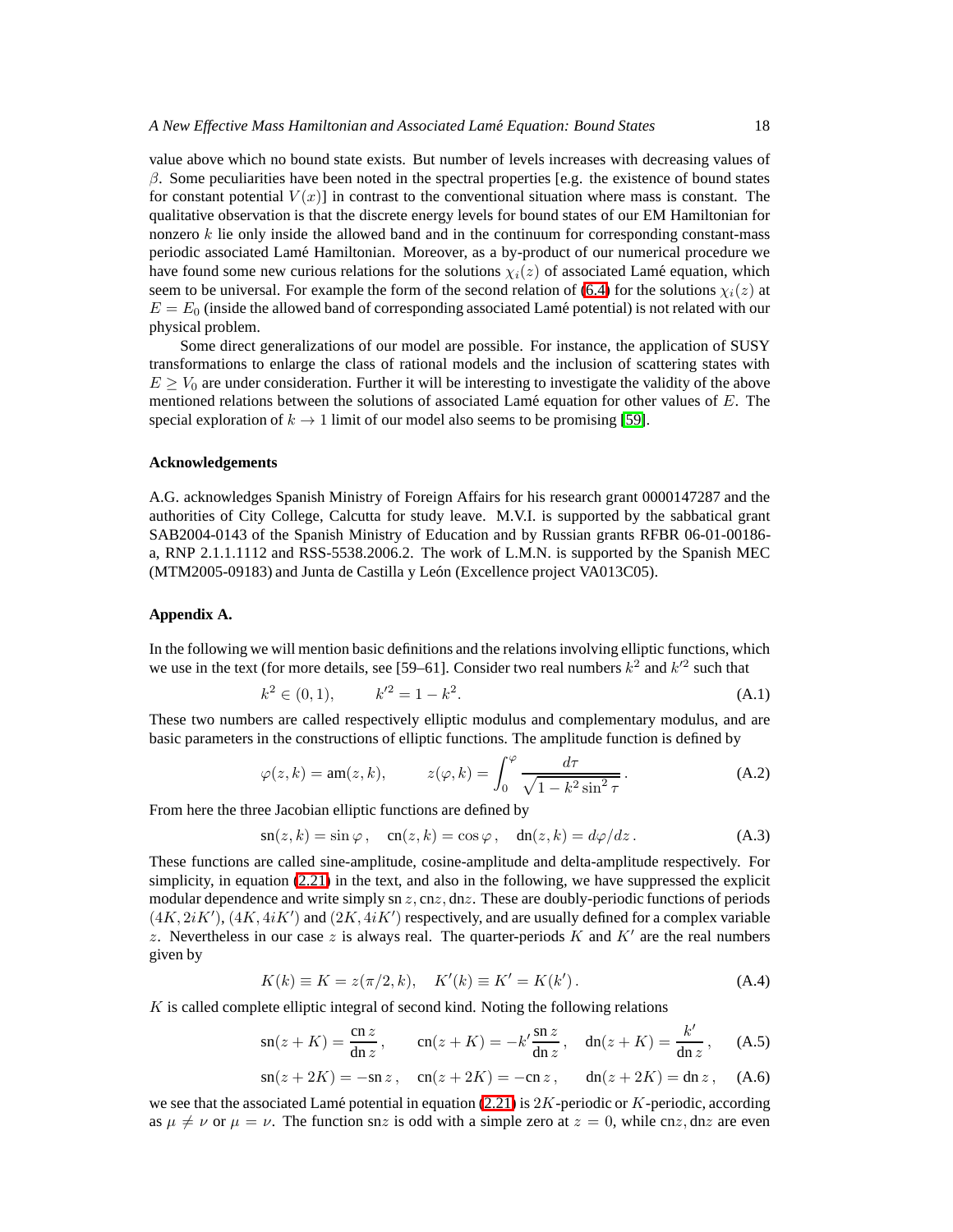functions; cnz has a simple zero at  $z = K$ , but dnz has no zeros for real z. The precise value of the point  $x_0$  is obtained as  $x_0 = 1/\sqrt{k'}$  from the values

$$
\operatorname{sn}\left(\frac{K}{2}\right) = \frac{1}{\sqrt{1+k'}}, \qquad \operatorname{cn}\left(\frac{K}{2}\right) = \frac{\sqrt{k'}}{\sqrt{1+k'}}.
$$
\n(A.7)

Some other relevant relations are

$$
\sin^2 z + \cosh^2 z = 1, \qquad \sin^2 z + k^2 \sin^2 z = 1, \tag{A.8}
$$

$$
\mathrm{sn}'z = \mathrm{cn}\,z\,\mathrm{dn}\,z\,,\quad \mathrm{cn}'z = -\mathrm{sn}\,z\,\mathrm{dn}\,z\,,\quad \mathrm{dn}'z = -k^2\mathrm{sn}\,z\,\mathrm{cn}\,z\,.
$$

In the two limits  $k \to 1$  and  $k \to 0$ , the elliptic functions degenerate into hyperbolic and trigonometric functions

$$
\operatorname{sn} z \xrightarrow{k \to 1} \begin{cases} \tanh z \\ \sin z \end{cases}, \quad \operatorname{cn} z \xrightarrow{k \to 1} \begin{cases} \operatorname{sech} z \\ \cos z \end{cases}, \quad \operatorname{dn} z \xrightarrow{k \to 1} \begin{cases} \operatorname{sech} z \\ 1 \end{cases}, \tag{A.10}
$$

where the quarter-periods go over

$$
K \xrightarrow{k \to 1} \begin{cases} \infty \\ \pi/2 \end{cases}, \qquad K' \xrightarrow{k \to 1} \begin{cases} \pi/2 \\ \infty \end{cases}.
$$
 (A.11)

Weierstrass elliptic function  $\wp(z; g_2, g_3) \equiv \wp(z)$  is defined by

$$
\wp(z) = \frac{1}{z^2} + \sum_{m,n} \left[ \frac{1}{(z - 2m\omega_1 - 2n\omega_3)^2} - \frac{1}{(2m\omega_1 + 2n\omega_3)^2} \right],
$$
 (A.12)

<span id="page-18-0"></span>where the symbol  $\sum'$  means summation over all integral values of m, n except  $m = n = 0, \omega_1$  and  $\omega_3$  being half-periods of  $\wp(z)$ . In our case, these are defined through

$$
\omega_1 = K, \qquad \omega_3 = iK'.
$$
\n(A.13)

and the invariants  $g_2, g_3$  are given by

$$
g_2 = \frac{4}{3}(k^4 - k^2 + 1), \quad g_3 = \frac{4}{27}(k^2 - 2)(2k^2 - 1)(k^2 + 1).
$$
 (A.14)

The above choice corresponds to the case when the discriminant  $\Delta = g_2^3 - 27g_3^2 > 0$ , and so the three numbers  $\wp(\omega_i) \equiv e_i$ ,  $i = 1, 2, 3$  are always real  $(e_1 > e_2 > e_3)$ , where  $\omega_2 = \omega_1 + \omega_3$ . It may be mentioned that  $e_i$  are the three roots of the equation

$$
4t^3 - g_2t - g_3 = 0, \t\t(A.15)
$$

and, for simplicity, we have chosen the scale  $e_1 - e_3 = 1$ . Weierstrass elliptic function is an even function; its derivative  $\dot{\varphi}(z)$  is an odd elliptic function with the same periods and satisfy following identity

$$
\dot{\wp}^2(z) = 4 \prod_{i=1}^3 [\wp(z) - e_i]. \tag{A.16}
$$

The relations between Weierstrass elliptic function and Jacobian elliptic functions, with our choice, are

$$
\wp(z) = e_1 + \frac{\text{cn}^2 z}{\text{sn}^2 z} = e_2 + \frac{\text{dn}^2 z}{\text{sn}^2 z} = e_3 + \frac{1}{\text{sn}^2 z}.
$$
 (A.17)

Weierstrass zeta function  $\zeta(z; g_2, g_3) \equiv \zeta(z)$  and sigma function  $\sigma(z; g_2, g_3) \equiv \sigma(z)$  are quasiperiodic functions defined by

$$
\dot{\zeta}(z) = -\wp(z), \qquad \frac{\dot{\sigma}(z)}{\sigma(z)} = \zeta(z), \qquad (A.18)
$$

<span id="page-18-1"></span>and satisfy the following relations

$$
\begin{aligned}\n\zeta(-z) &= -\zeta(z), & \zeta(z + 2\omega_i) &= \zeta(z) + 2\zeta(\omega_i), \\
\sigma(-z) &= -\sigma(z), & \sigma(z + 2\omega_i) &= -\sigma(z) \exp\left[2\zeta(\omega_i)(z + \omega_i)\right].\n\end{aligned} \tag{A.19}
$$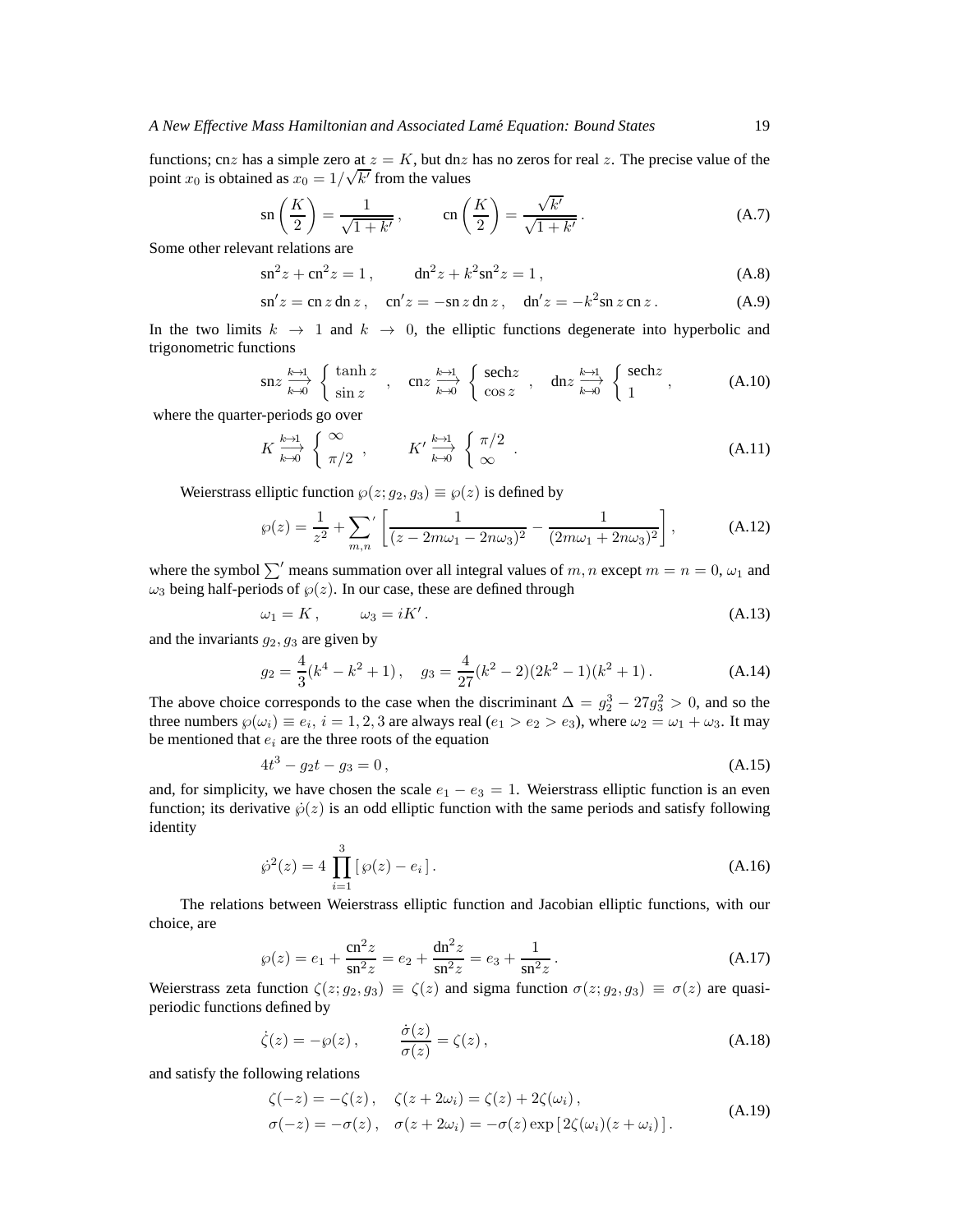<span id="page-19-26"></span>The addition formulae for these functions are

$$
\wp(z_1 + z_2) = \frac{1}{4} \left[ \frac{\dot{\wp}(z_1) - \dot{\wp}(z_2)}{\wp(z_1) - \wp(z_2)} \right]^2 - \wp(z_1) - \wp(z_2), \tag{A.20}
$$

$$
\zeta(z_1 + z_2) = \zeta(z_1) + \zeta(z_2) + \frac{1}{2} \frac{\wp(z_1) - \wp(z_2)}{\wp(z_1) - \wp(z_2)}.
$$
\n(A.21)

We will now derive the energy equation  $(2.34)$ . Using the relations  $(A.13)$ – $(A.19)$  and the addition formula [\(A.21\)](#page-19-26), and noting that

$$
\begin{aligned} \wp(z + 2\omega_i) &= \wp(z) \,, \quad \wp(-z) = \wp(z) \,, \\ \dot{\wp}(z + 2\omega_i) &= \dot{\wp}(z) \,, \quad \dot{\wp}(-z) = -\dot{\wp}(z) \,, \end{aligned} \tag{A.22}
$$

<span id="page-19-27"></span>it is not very difficult to derive the following relations

$$
\dot{\chi}_1^{\pm} = A_{\pm} \chi_1^{\pm} , \qquad \dot{\chi}_2^{\pm} = -A_{\mp} \chi_2^{\pm} , \tag{A.23}
$$

where  $\chi_i(z)$  and  $A_{\pm}$  are given by [\(2.23\)](#page-5-1) and [\(2.35\)](#page-6-4). Inserting the expressions for  $\dot{\chi}_i^{\pm}$  from [\(A.23\)](#page-19-27) into [\(2.33\)](#page-6-6), the energy equation [\(2.34\)](#page-6-3) will readily follow from [\(2.32\)](#page-6-2).

#### <span id="page-19-0"></span>**References**

- <span id="page-19-1"></span>[1] M. A. Preston, *Physics of the nucleus* (Addison-Wesley, INC, Reading, 1965); pp 210.
- [2] G. H. Wannier, Phys. Rev. **52**, 191 (1937).
- <span id="page-19-2"></span>[3] J. C. Slater, Phys. Rev. **76**, 1592 (1949).
- <span id="page-19-3"></span>[4] J. M. Luttinger and W. Kohn, Phys. Rev. **97**, 869 (1955).
- <span id="page-19-13"></span>[5] W. M. C. Foulkes and M. Schluter, Phys. Rev. B **42**, 11 505 (1990).
- [6] D. J. BenDaniel and C. B. Duke, Phys. Rev. **152**, 683 (1966).
- [7] G. Bastard, Phys. Rev. B **24**, 5693 (1981).
- <span id="page-19-5"></span>[8] F. Stern and S. DasSarma, Phys. Rev. B **30**, 840 (1984).
- [9] O. von Roos, Phys. Rev. B **27**, 7547 (1983).
- [10] K. Yokoyama and K. Hess, Phys. Rev. B **33**, 5595 (1986).
- [11] R. Lassnig, Phys. Rev. B **31**, 8076 (1985).
- [12] K. B. Kahen and J. P. Leburton, Phys. Rev. B **33**, 5465 (1986).
- <span id="page-19-9"></span>[13] I. Galbraith and G. Duggan, Phys. Rev. B **38**, 10057 (1988).
- <span id="page-19-12"></span>[14] G. T. Einevoll, P. C. Hemmer and J. Thomsen, Phys. Rev. B **42**, 3485 (1990).
- [15] G. T. Einevoll, Phys. Rev. B **42**, 3497 (1990).
- <span id="page-19-14"></span>[16] M. R. Geller and W. Kohn, Phys. Rev. Lett. **70**, 3103 (1993).
- [17] J-M Lévy-Leblond, Phys. Rev. A 52, 1845 (1995).
- <span id="page-19-6"></span><span id="page-19-4"></span>[18] M-E Pistol, Phys. Rev. B **60**, 14 269 (1999).
- <span id="page-19-7"></span>[19] R. A. Morrow and K. R. Brownstein, Phys. Rev. B **30**, 678 (1984).
- <span id="page-19-8"></span>[20] R. A. Morrow, Phys. Rev. B **35**, 8074 (1987).
- <span id="page-19-10"></span>[21] R. A. Morrow, Phys. Rev. B **36**, 4836 (1987).
- <span id="page-19-11"></span>[22] G. T. Einevoll and P. C. Hemmer, J. Phys. C **21**, L1193 (1988).
- <span id="page-19-15"></span>[23] J. Thomsen, G. T. Einevoll and P. C. Hemmer, Phys. Rev. B **39**, 12 783 (1989).
- <span id="page-19-16"></span>[24] J-M Lévy-Leblond, Eur. J. Phys. **13**, 215 (1992).
- [25] T. Gora and F Williams, Phys. Rev. **177**, 1179 (1969).
- <span id="page-19-18"></span><span id="page-19-17"></span>[26] Qi-Gao Zhu and H. Kroemer, Phys. Rev. B **27**, 3519 (1983).
- [27] K. C. Yung and J. H. Yee, Phys. Rev. A **50**, 104 (1994).
- <span id="page-19-24"></span>[28] L. Dekar, L. Chetouani and T. F. Hammann, Phys. Rev. A **59**, 107 (1999).
- [29] V. Milanović and Z. Ikonić, J. Phys. A: Math. Gen. 32, 7001 (1999).
- [30] A. R. Plastino, A. Rigo, M. Casas, F. Garcias and A. Plastino, Phys. Rev. A **60**, 4318 (1999).
- <span id="page-19-23"></span><span id="page-19-19"></span>[31] A. de S. Dutra and C. A. S. Almeida, Phys. Lett. A **275**, 25 (2000).
- [32] B. Roy and P. Roy, J. Phys. A: Math. Gen. **35**, 3961 (2002).
- <span id="page-19-20"></span>[33] R. Koç, M. Koca and E. Körcük, J. Phys. A: Math. Gen. 35, L527 (2002).
- [34] B. Gonul, O. Ozer, B. Gonul and F. Uzgum, Mod. Phys. Lett. A **17**, 2453 (2002).
- <span id="page-19-21"></span>[35] R. Koç and M. Koca, J. Phys. A: Math. Gen. 36, 8105 (2003).
- [36] A. D. Alhaidari, Int. J. Theor. Phys. **42**, 2999 (2003).
- <span id="page-19-25"></span>[37] R. Koç and H. Tütüncüler, Ann. Phys. (Leipzig) 12, 684 (2003).
- <span id="page-19-22"></span>[38] B. Bagchi, P. Gorain, C. Quesne and R. Roychoudhury, Mod. Phys. Lett. A **19**, 2765 (2004).
- [39] B. Bagchi, P. Gorain, C. Quesne and R. Roychoudhury, Czech J. Phys. **54**, 1019 (2004).
- [40] C. Quesne and V. M. Tkachuk, J. Phys. A: Math. Gen. **37**, 4267 (2004).
- [41] Y. C. Ou, Z. Cao and Q. Shen, J. Phys. A: Math. Gen. **37**, 4283 (2004).
- [42] J. Yu, S. Dong and G. Sun, Phys. Lett. A **322**, 290 (2004).